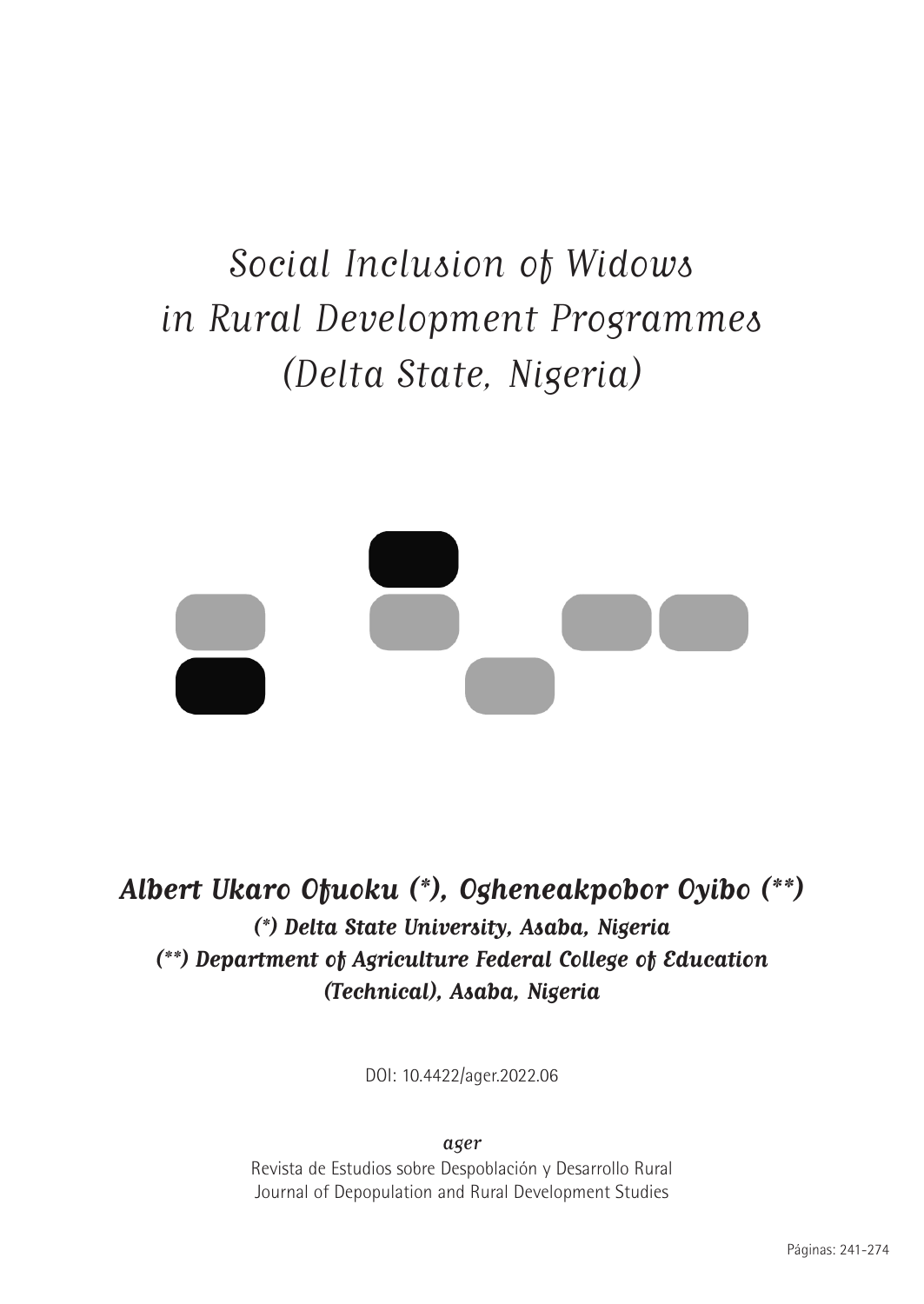#### **Social Inclusion of Widows in Rural Development Programmes (Delta State, Nigeria)**

#### *Highlights:*

- 1. Widowed women in the African continent are particularly vulnerable, at serious risk of social exclusion.
- 2. Policies and programmes for the social inclusion of widows are strategic in nature.
- 3. In Nigeria, various policies for the social inclusion of widowed women are being implemented.
- 4. Programmes for social inclusion and rural development activities in Delta State are showing very positive results.

*Abstract:* This study was undertaken to assess the social inclusion of widows in rural development activities because of their importance in the culture of many African societies. It focuses particularly on Delta State in Nigeria. The results show that, within the framework of rural development programmes, most widows were highly socially included at both the local community and group levels. In addition to the important role of the rural development programmes, this positive inclusion in rural development was also influenced by the socio-economic attributes of these women. The ultimate result is that the widows have a higher than average welfare status. One of the recommendations emerging from the study is that it should be extended to more women in the same situation, in addition to improving their inclusion in rural development processes, since, as it is shown, many opportunities at different levels arise from this.

*Keywords*: Social inclusion, social exclusion, rural development, rural development programmes, widows' welfare.

#### **Inclusión social de las viudas en los programas de desarrollo rural (Estado del Delta, Nigeria)**

#### *Ideas clave:*

- 1. Las mujeres viudas en el continente africano son especialmente vulnerables, en grave riesgo de exclusión social.
- 2. Las políticas y programas de inclusión social de las mujeres viudas tienen un carácter estratégico.
- 3. En Nigeria se están aplicando diversas políticas para la inclusión social de las mujeres viudas.
- 4. Los programas de inclusión social y en actividades de desarrollo rural en Delta State están dando resultados muy positivos.

*Resumen:* Este estudio se realizó para evaluar la inclusión social de las viudas en las actividades de desarrollo rural, debido a la importancia que tienen en la cultura de muchas sociedades africanas. Se centra particularmente en el estado de Delta, en Nigeria. Los resultados ponen de relieve que, en el marco de los programas de desarrollo rural, la mayoría de las viudas estaban muy incluidas socialmente tanto a nivel de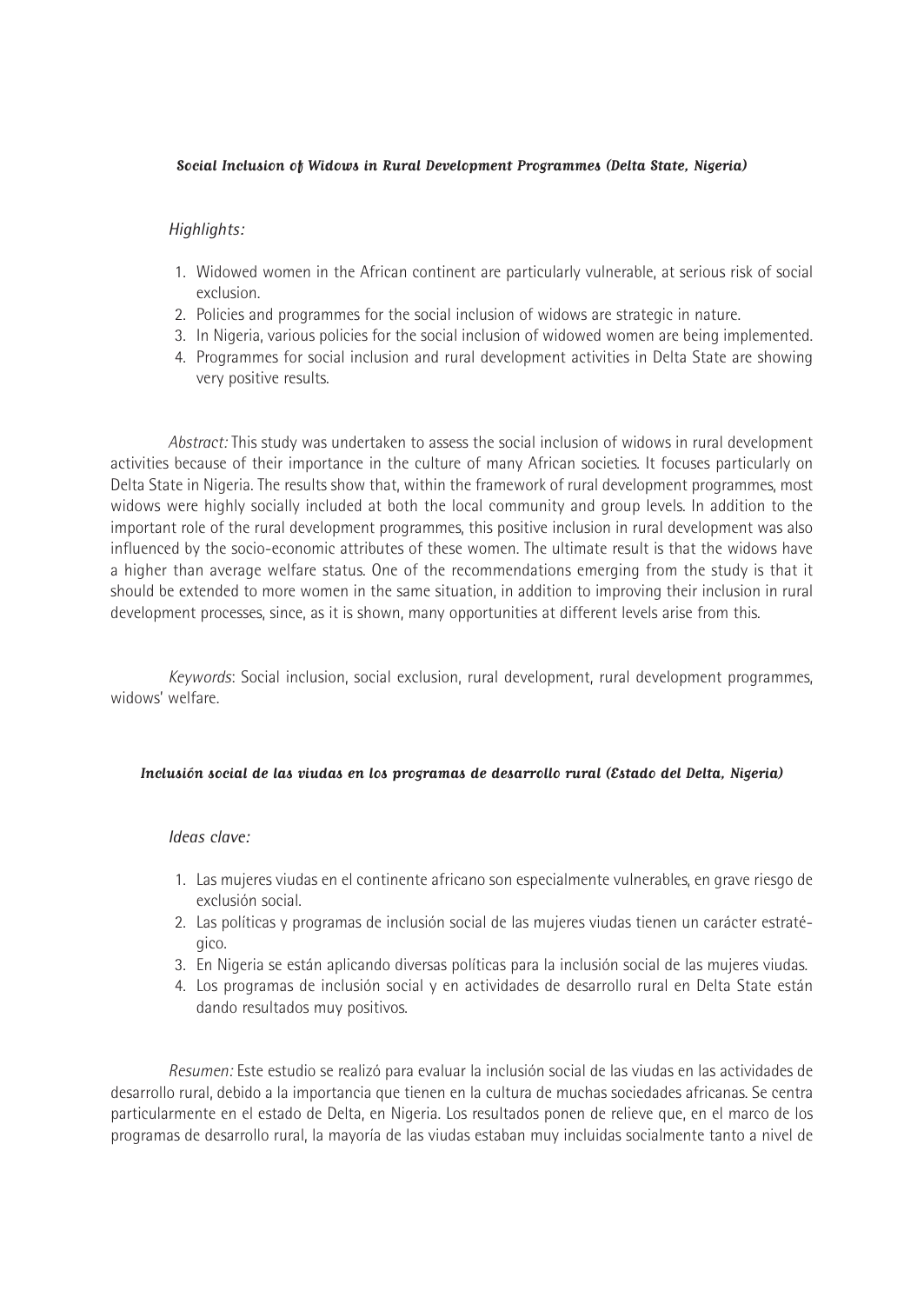la comunidad local como del grupo. Además del importante papel de los programas de desarrollo rural, en esta inclusión positiva en el desarrollo rural también influyeron los atributos socioeconómicos de estas mujeres. El resultado final es que las viudas presentan un estatus de bienestar superior a la media. Una de las recomendaciones que se desprende del estudio es que debe ampliarse a más mujeres en la misma situación, además de mejorar su inclusión en los procesos de desarrollo rural, dado que, como se demuestra, de ello se derivan muchas oportunidades a distintos niveles.

*Palabras clave*: Inclusión social, exclusión social, desarrollo rural, programas de desarrollo rural, bienestar de las viudas.

> Received: 21st August 2019 Returned for first revision: 2nd May 2020 Returned for second revision: 27th January 2021 Returned for third revision: 3rd May 2021 Accepted: 1st March 2022

How to cite this paper: Ufuoku, A. U., Oyibo, O. (2022). Social Inclusion of Widows in Rural Development Programmes (Delta State, Nigeria). *AGER: Revista de Estudios sobre Despoblación y Desarrollo Rural (Journal of Depopulation and Rural Development Studies),* (34), 241-274. https://doi.org/10.4422/ager.2022.06

Albert Ukaro Ofuoku. E-mail: ofuokua@delsu.edu.ng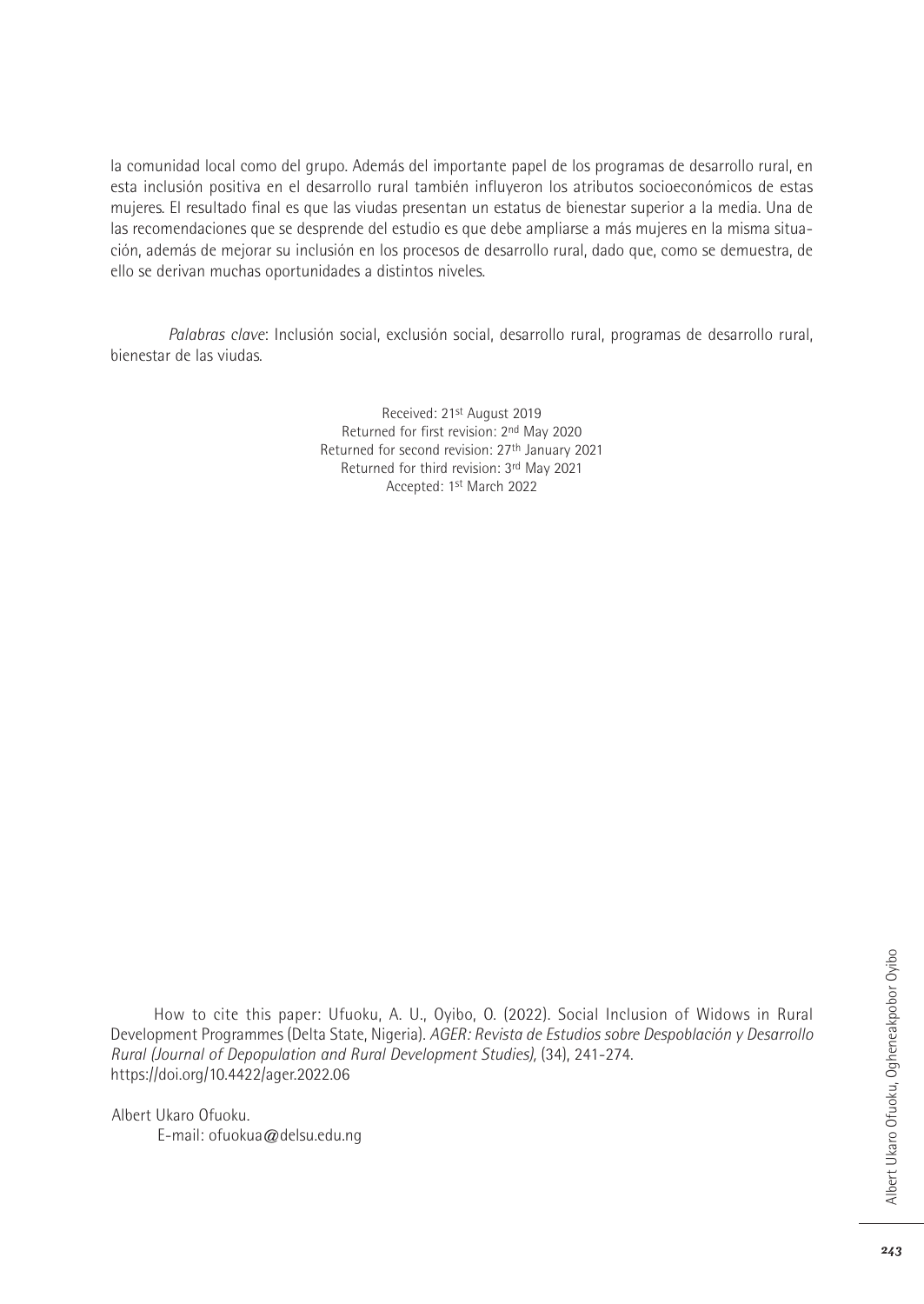## 1. Introduction

Social inclusion (participation) focuses on including the excluded in the society. It is about allowing individuals or group of people to fully participate in their society (Charity Commission, 2001). Ofuoku (2017), describes it as the condition of being included in a community and/or society life or activities. It is the state in which individuals, groups of individuals or communities can contribute to planning and decision making in the activities of a society *vis-a-vis* access the range of available opportunities, services, privileges and resources in the society. It typically results from positive efforts (policies and actions) taken to change the conditions that result to exclusion of individuals or groups of people from their society. In practical terms, it will involve working within a community or society to tackle and avoid conditions and problems that lead to social exclusion (Debenham, 2018). It has to do with mending ruptures in the social fabric which results in a context where some groups of people or individuals being excluded (Smyth, 2017). Thus, social inclusion is an antidote to the occurrences of social exclusion.

As stated by Silver (2015), social inclusion is a multi-dimensional and relational process of increasing opportunities for social participation; promoting capacities to meet up with normatively prescribed social roles; widening social relations of respect and recognition; and enhancing social bonds, cohesion, integration or solidarity. According to Charity Commission (2001), it is multi-dimensional as it affects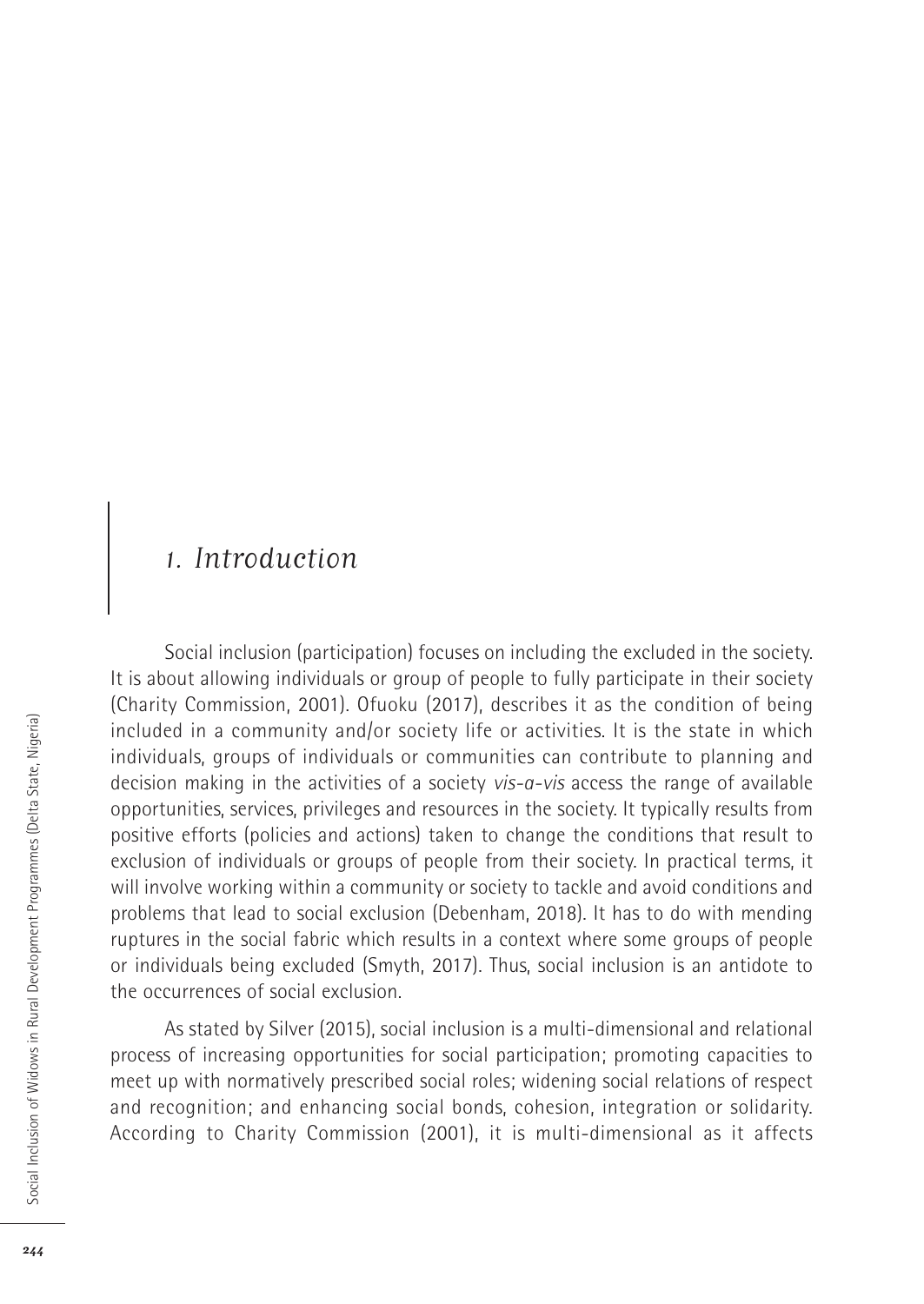economic, political, cultural and social life domains. It is to obliterate the multidimensional deprivations that are created by social exclusion (Krishna and Kummitha, 2017). Social inclusion contributes to the sustainability of humanity, by integrating into society diverse groups of people who have been traditionally excluded from the opportunities, privileges and resources of a healthy society (Bulger, 2018). It is after secured social settings in which a member of a society is assured basic rights and/or opportunities to sustain his/her life. It also needs opportunities and resources that are necessary to ensure the participation of individuals who have been excluded in economic, social, political and cultural life (Krishna and Kummitha, 2017). On its own, according to Amath (2015), the idea of social inclusion is not enough to fully address the issue of social exclusion. The author further stated that in order to bring social inclusion to fruition, there needs to be a vehicle through which the process of social inclusion can be operationalized. These among others include agricultural and rural development programmes and/or projects. Diverse groups of people are socially excluded in developing countries, including Nigeria. The groups among others include the poor, landless individuals, nomad, and individuals with disabilities, mental handicap, aged, single parents, women and widows in the society.

Across most rural communities in developing countries, widowed women of all age categories exist and form a substantial part of the rural population. Widowed women experience somewhat worse conditions than other women (Lombe et al., 2012; World Public Opinion, 2008). Empirical analysis has shown that among women, widowed women are more at risk of experiencing abuse and discrimination in the society (Lombe et al., 2012). Though India and Nigeria have dissimilar cultures and kinship arrangement, widows in Nigeria and in sub-Saharan Africa also have similar experiences and are particularly at risk of deprivation due to lack of access to resources, extreme poverty and discrimination experienced in their communities. Widowed women are inadequately supported by relief efforts, and increasingly face worse economic conditions than other women in Nigeria. The forgoing, suggests that widows are at higher risk of social exclusion among women.

Rural development focuses on improving the economic and social life of the rural population. Inedu (2016) views rural development as the multidimensional process of improving and/or transforming the productivity, income and welfare (in terms of health, nutrition, education and other features of satisfactory life) of rural dwellers. It entails a sustained improvement in the quality of life of the rural populace (Nwachukwu and Ezeh, 2007). It involves creating and widening opportunities for rural dwellers to realize their full potentials with respect to education as well as taking decision and action which affect their lives (Ogidefa, 2010). It is a process of social change in rural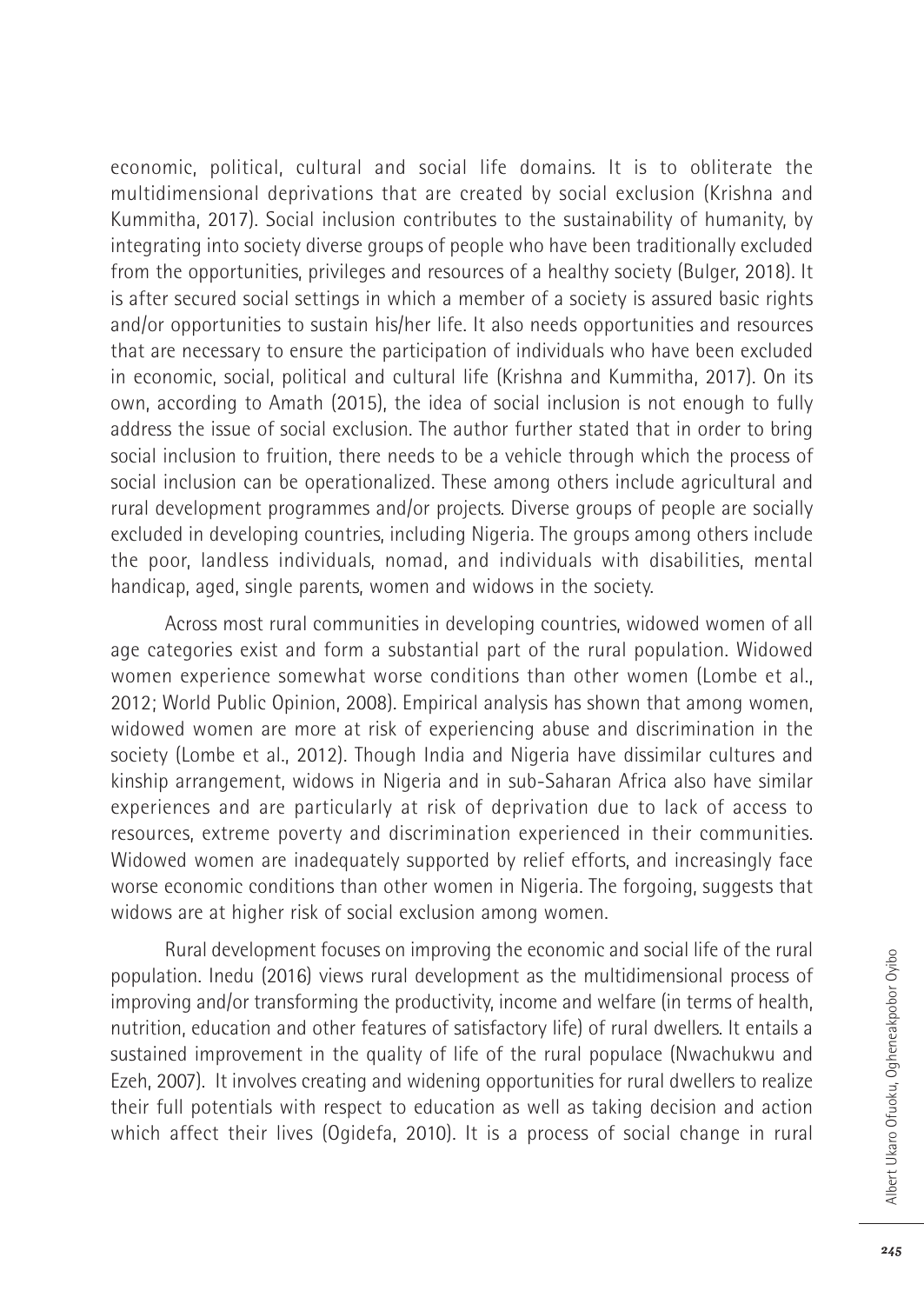communities as a result of alignment of governments' socio-economic and political goals with those desired by the rural dwellers (Inedu, 2016). Rural Development is part of general development that embraces a large segment of those in great need in the rural sector. According to World Bank (Ekpo and Olaniyi, 1995; Nwachukwu and Ezeh, 2007), it is a process through which rural poverty is alleviated by sustained increase in the productivity and incomes of low-income rural dwellers and households. In Nigeria, rural development efforts are synonymous with agricultural development efforts. This is because of the strong interconnection between agriculture and rural development (Nwachukwu and Ezeh, 2007). This explains why most of the rural developmental approaches employed by Nigeria governments are agriculturally oriented in nature (Inedu, 2016). Empirical analysis has shown that efforts at rural development impact considerably on farmers who are also the focus of agricultural development efforts (Nwachukwu and Ezeh, 2007). It is in this light that the Nigerian government designed and implemented several integrated rural development projects and/or programmes, to guarantee that rural and agricultural development efforts became part of a single package of services rendered to farmers and the rural population. Some of the several efforts (policies, programmes and projects) made by the Nigerian government to bring about rural development, includes the Better Life Programme (BLP), Family support Programme (FSP), Agricultural Development Programme (ADP), Family Economic Advancement Programme (FEAP) and National Special Programme on Food Security (NSPFS).These programmes and/or project laid emphasis on the social inclusion of the socially-marginalised group of people or disadvantaged group of people in the rural areas, to ensure movement of rural dwellers from abject poverty and squalor to economic and social prosperity.

Several studies have been carried out on social inclusion as well as widows in Nigeria. For example, Olanisebe (2015) assessed the plights of widows and widowhood in Nigeria. Edewor and George (2012) assessed widows' population and the challenges of widowhood rites in South West, Nigeria. Ofuoku (2017) assessed social inclusion of women and agricultural activities in rural communities. Ofuoku and Ekorhi-Robinson (2018) investigated social inclusion of landless farmers in extension services. They found different facts ranging from the marginalization to total deprivation of participation in development and empowerment programmes. When Ofuoku (2017) studied the situation of widows in Southern Africa, he found that widows are deprived of participation in rural development projects meant to empower rural dwellers for the purpose of confirmation and generalization. This study was therefore thought of to assess the level of social inclusion of widows in rural development programmes in Delta State, Nigeria. Specifically, this study sought to examine selected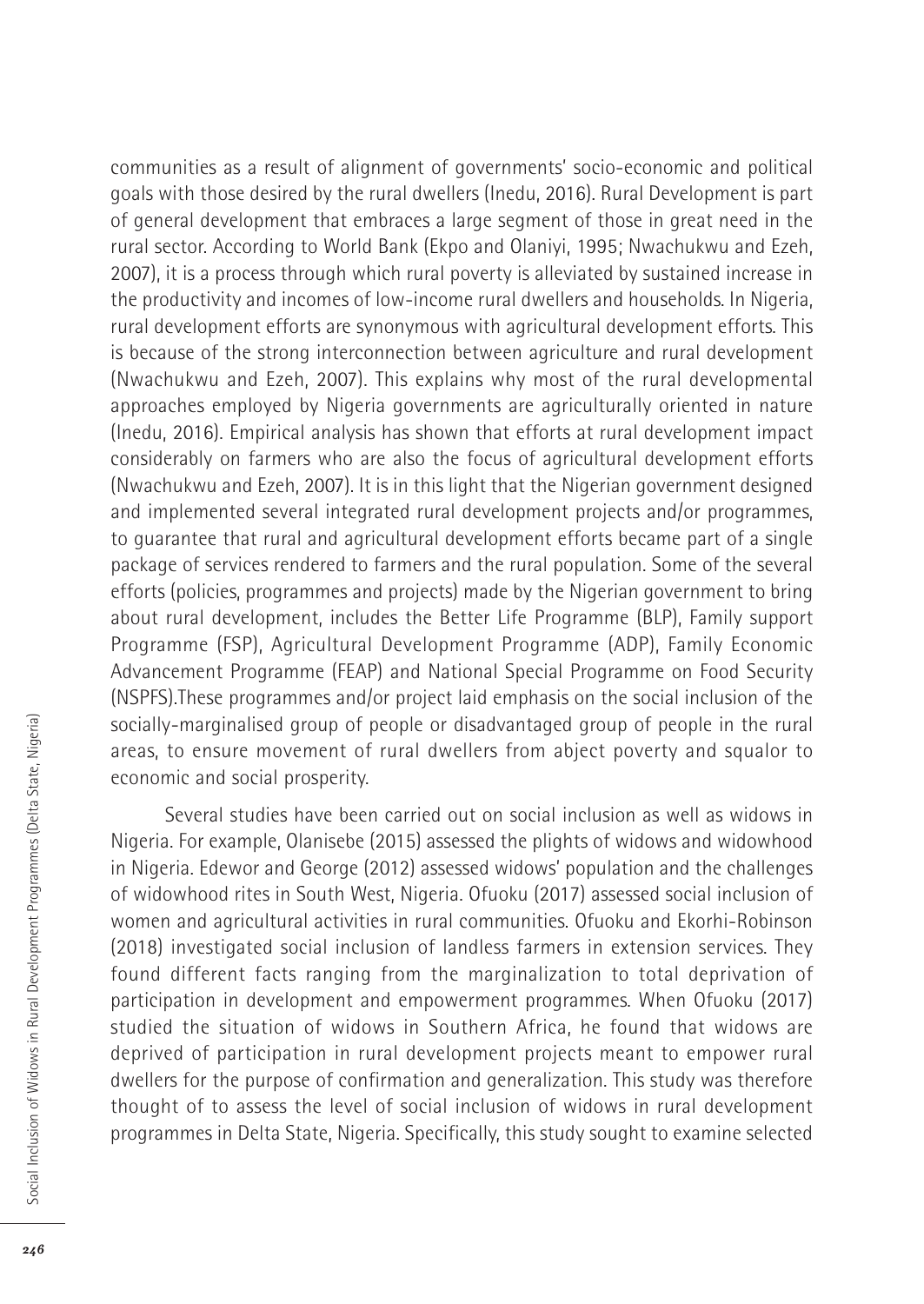socioeconomic characteristics of the widows; determine the level of social inclusion of widows in rural development programmes at community level; ascertain the degree of inclusion of widows in rural development programmes at group level; extent of social inclusion of widows in rural development programmes at family level, governmental and non-governmental level; ascertain their welfare status; and determine the contribution of their level of social inclusion in rural development programmes to their welfare status. It was hypothesized that socioeconomic character of widows does not influence their inclusion in rural development programmes and the levels of social inclusion of widows do not significantly contribute to their livelihood activities. The outcome of this study will be useful for social and public policy makers, civil societies and other non-governmental organizations.

## 2. Theoretical background: widowhood and the socio-economic welfare of rural women

Widows all over the world have two widespread experiences. These include loss of societal standing and decreased economic conditions. Across a broad gamut of nations, ethnic groups and religions, on the death of a husband, a widow is frequently left impoverished. Widowhood gives rise to social stigmatisation, limitations and taboos linked with widowhood results to chaste system, austerity and assertive life in societies where chaste system is practiced (Chen, 2000). Though the chaste system is no longer practiced in Delta State, widows are not well treated as they are also forced to comply with taboos and suffer restrictions of various kinds. In their studies, Oloko (1997) and Ahonsi (1997) found that chain of fines and levies released on widows and lengthy time of restriction on their movement, social and economic activities and costly feasting related with the burial ceremonies enhance the poverty level of already poor women among various Nigerian and particularly Delta State ethnic nationalities.

Holden and Kuo (1996) note that widowhood goes with a decreased level on economic welfare of women which is more often than not, very demanding, as traditionally, men are supposed to be the breadwinner and provider of the household needs. Li (2004), in his study found that five years after women were widowed, the family income decline by 9.8 % as against 1.5 % decline among women who were married in the same period of the study. In this case, widows' standard of living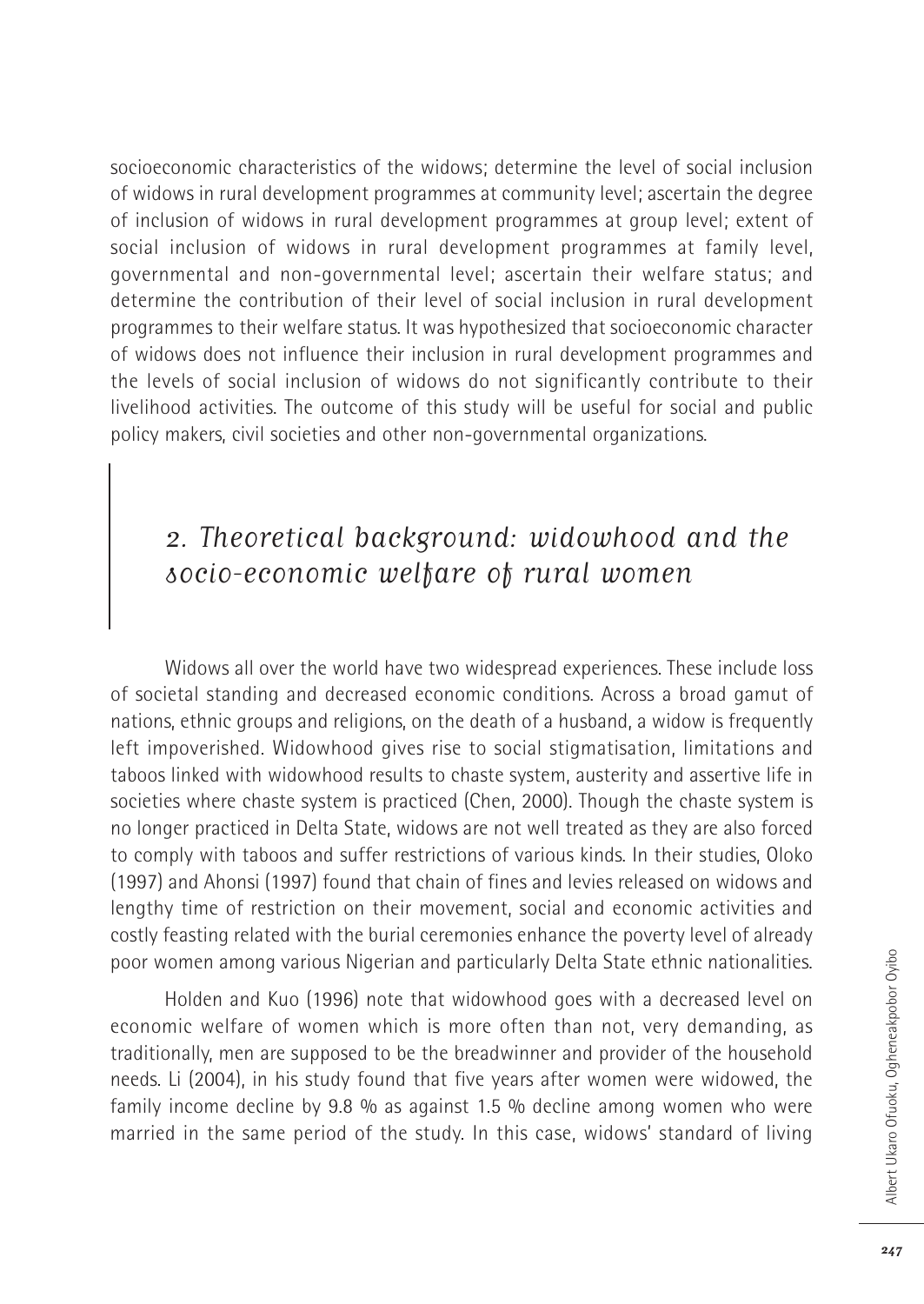plummeted, as more of them fell lower than the low-income threshold as a consequence of widowhood. Widowhood factors, such as forced restriction and longperiod and widespread mourning customs, legal and customary barriers to ownership of or access to land in many rural societies in Nigeria, especially where culture recognizes only males as landowners, adversely affect widows' ability to generate income and their satisfaction with life (World Bank, 2000).

Deng (1995) suggests that a poverty-stricken person lacks primary and secondary basic needs, which make him or her incapable, helpless and not capable of protecting him/herself against economic, social, cultural and political discrimination, deprivation and marginalization. There is a strong correlation between poverty and illhealth. Ill-health is a consequence of poverty; ill-health also leads to poverty, while poverty gives rise to violence (Nnodim, 2012).

In the study area, which is Delta State, there are diverse ethnic groups such as Aniocha, Ika, Oshimili, Ukwuani, Urhobo, Itsekiri and Ijaw. These ethnic groups have similar culture. On the demise of the man, if he was polygamous, the first son inherits the younger or youngest wife if the son is not her son. If however the son is of the woman one of the younger brothers of the deceased is meant to inherit the wife. In cases where the man has no son or the son is still very young, the son inherits the properties of the man, but if they are more than one from all the wives, the properties are shared among the sons. With the oldest son having the lion share, the others accept what is given to them by the kinsmen.

In case the man has no son or the sons are still in their childhood years, the properties are kept in trust by the eldest kinsman till the children come of age. Most times, the kinsmen hold on to the properties of the man and giving properties such as farm land to the widow at their own prerogative. This is where many of those holding the land on trust refuse to allow the widow access to the farmland because of greed and the widow has little or no say. This often leads to depravation of the widow leaving her in a vulnerable state.

Likewise, the woman seeks the consent of the one holding the properties in trust or the man who inherits her before engaging in any form of association apart from religious association. For the widow to participate in any social and economic activity, consent is also sought from the inheriting husband or the man holding the man's properties on trust as the case may be. Thus, the widow may most times face the challenge of social exclusion when she is not allowed to participate in associations and their activities which most times are meant for rural development.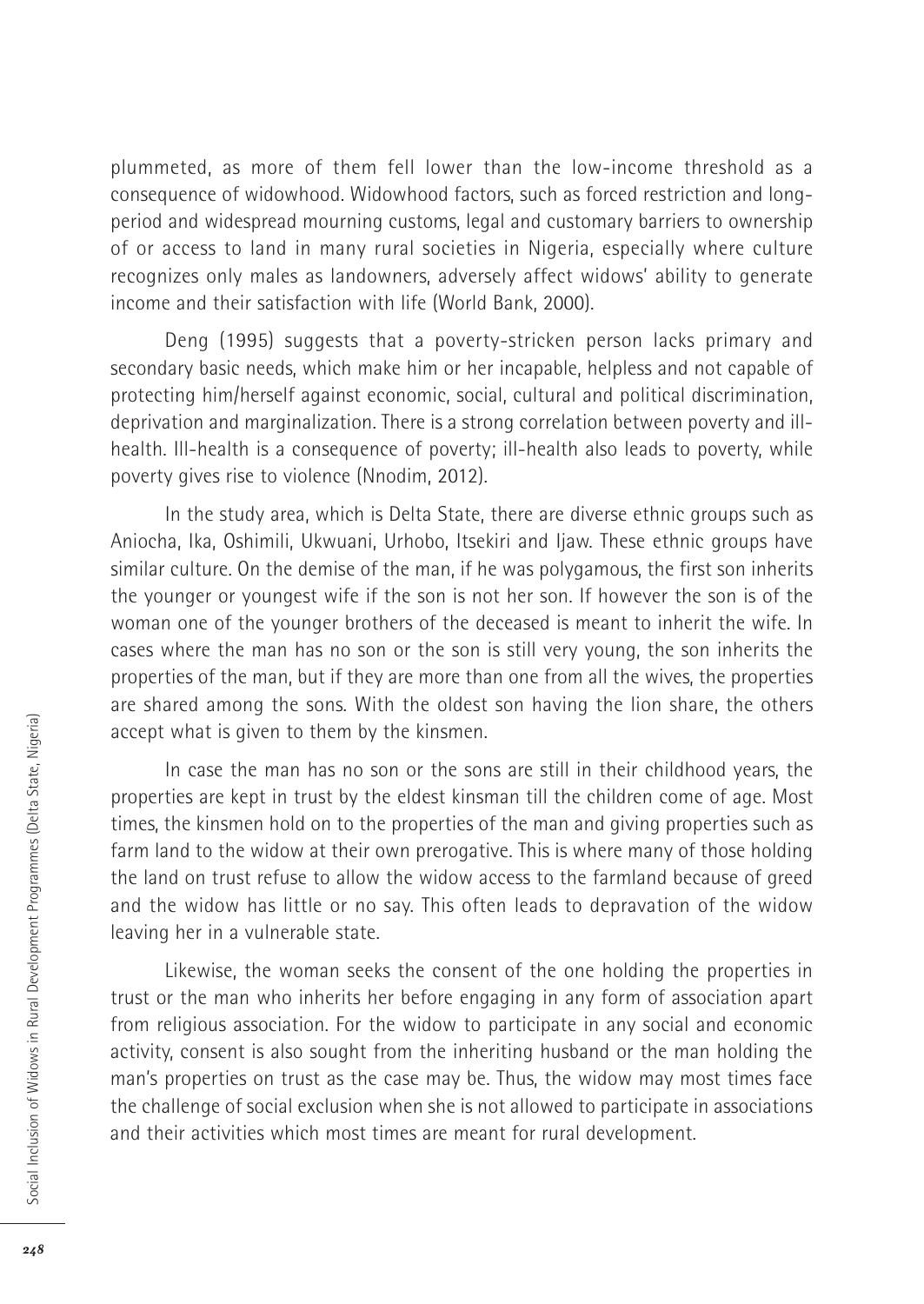While discussing empowerment in relation to relational autonomy approach, it is obvious that the idea is inevitably tied with the state of disempowerment (being vulnerable), in line with the assertion that disempowered people need empowerment to attain improved outcomes in life (Nussbaum, 2000; Alkire, 2002; Anderson, 2013; Mackenzie et al., 2013). The ethics of empowerment of widows starts with questions relating to the level of vulnerability, and who should be responsible for response to vulnerable widows (Mackenzie, 2013; Mackenzie et al., 2013). These questions imply a course through which widows rise above vulnerability to empowerment, and place emphasis on the agents concerned in the process. People generally consider vulnerability and empowerment as two sides of a coin and have become important concerns for the international community and scholarly literature considering women's development in poor countries (Robynes, 2003). An important message in these information arenas insists on the worth of improving the capability of disempowered women to function as self-agents in transformation of negative aspects that pose as challenges to their wellbeing (Malhotra and Schuler, 2005; Ibrahim and Alkire, 2007). These initiatives focus on the reality that this set of women has aspirations and better understanding of how to act in response to their problems (Nussbaum, 2000).

Vulnerability has been described in diverse ways. One of the commonest descriptions emanates from Kelly and Adger (2000), who conceptualized it as the incapability of individuals or social groups to act in response to, in the sense of coping with, recovering from or adapting to, any outside strain to be found in their livelihood or welfare. Majority write ups that subscribe to the social facet of analysing vulnerability more often than not places focus on topics such as, reliance, peril, disability, victimhood, or pathology (Fineman, 2008, 2010; Shiloh, 2011; Kittay, 2013). For example, groupings of persons (including widows) living lower than the poverty line, or other stressor limits in developing countries, are frequently ascribed to archetypal and compassionate labels in analysing their circumstances and the creation of strategies for ameliorating their distress, in that way other key factors are excluded (Mackenzie, 2013). Other conceptualizations of vulnerability centre on deliberations of the philosophical enquiries to the interpersonal and socio-cultural importance in comprehending the level of vulnerability of persons a given in society (Anderson, 2013; Mackenzie, 2013; Mackenzie et al., 2013). These diverse emphases have produced ongoing debates with regard to how theory, analysis and policy may well be useful to reduction of vulnerability that affects women in different stressor limits.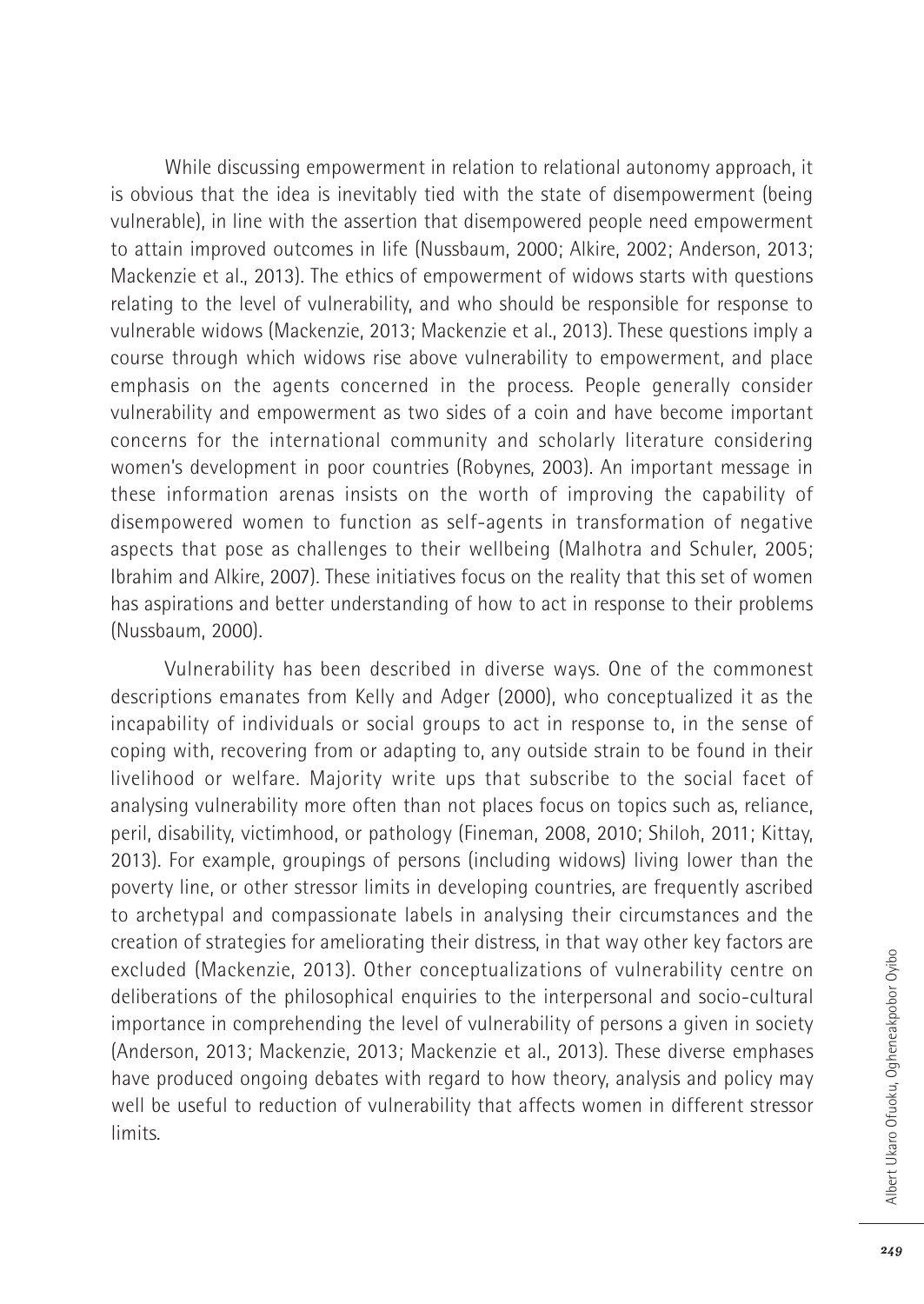One major debate revolves around the universality of human vulnerability and stresses embodied weakness, reliance and steady proneness to threat, hurt and peril (Butler, 2004; Fineman, 2008; Mitszal, 2011). These theorists are of the opinion that our common vulnerability (which is characterized with ever-present likelihood of threat and hardship) is an obvious actuality of reciprocal reliance or interdependence and the justification for developing institutions of support in society (Fineman, 2010). The concern of many of these theorists is to encourage a diverse notion that disassociates the vulnerable persons from being exclusively accountable for transformation of their lives, as submitted by traditional liberalists views, but emphasizes the of institutions to guard and support vulnerable individuals.

The theorists assume that the concentration of autonomy (self-competence of individuals) in evaluating people's vulnerability tends to promote the shifts of responsibility of care and support to the vulnerable persons (Fineman, 2008). Taking cue from this, a second school of thought within the relational autonomy theory promoted by Mackenzie (2013), Mackenzie et al. (2013), Anderson (2013) criticized this view that the departure from the individual, from the thesis of human autonomy in vulnerability analysis is a formula for tragedy, since the thought offers a podium for shaping and duties concerned in dealing with precise vulnerabilities people face in societies. This is particularly so as dependency theory has been utilized to support the protection of certain groups of vulnerable people (including disabled, mentally challenged and widows), who may not have the capability to make sane decisions relating to their lives (Shiloh, 2011).

However, this notion cannot be useful to all circumstances of vulnerability, since some people have more capability than others in rationalizing the way to realize personal wellbeing. The argument in utilizing this approach is that the idea of 'dependency' only shows the individual as being incapable of taking personal decisions (using her initiative) which is capable of bringing positive transformations to her life (Mackenzie, 2013). Thus, vulnerability in the purview of this study means deprivation of welfare, and is focused on how the realities of these deprivations inspire change for a better life.

Therefore, as much as the vulnerable individual suffers because of her inborn human nature, which is prone to pain and harm, she can as well make moves to mobilize from vulnerability to a most wanted state of wellbeing. Therefore, the relational autonomy approach offers a structure for solving widows' vulnerability in rural communities rationalizing how harmful interpersonal and social factors impede their welfare in the society (Mackenzie et al., 2013).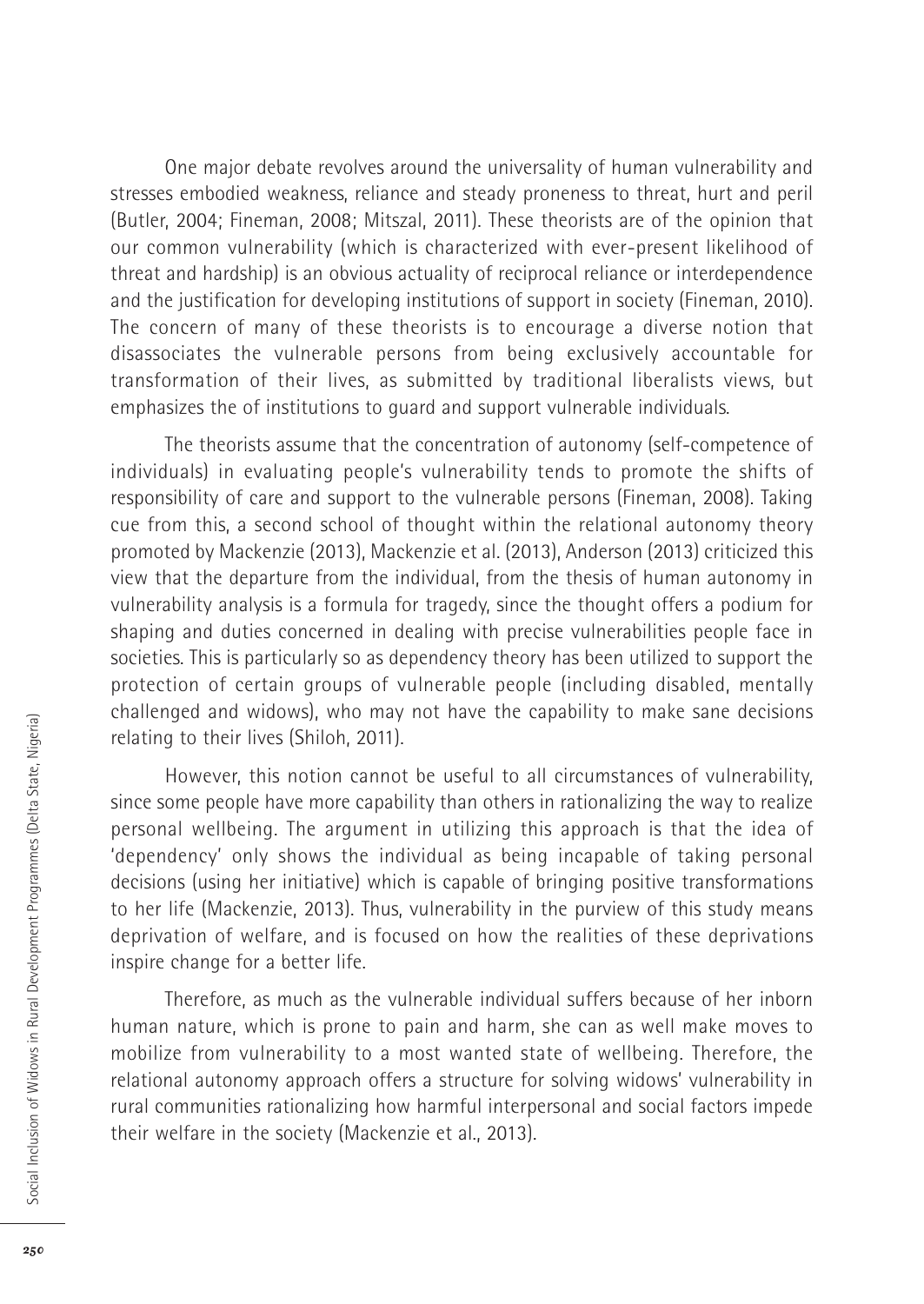## 3. Research method and data

This study was conducted between January and August 2019, in Delta State, Nigeria, to evaluate the level of inclusion of widows in rural development programmes. Delta State is located in the Niger Delta Zone of Nigeria. Multistage procedure was used to select the respondents. The first stage witnessed the selection of 20 % of the local government areas that constitute each local government area. At the second stage, 2 typical rural communities were randomly selected from each of the local government areas selected in each agricultural zone. At the third stage, a list of widows who were identified by key informants was made from each selected rural community. The key informants live in the communities used and these small communities everyone knows each other. Thus, identification of the widows was not difficult for them. To constitute the sample size for this study, all of the identified widows were on the list from each community were used, (summing a total of 276 widows), of whom 33 % reside in four communities in Delta North Agricultural Zone (Ogume, Otagbe-Uno, Owa-Ovibu and Ekukwu-agbor), 30 % in another four communities in Delta Central (Orogun, Awirhe, Boboroku and Ugbenu), and the remainder 37 % in two communities from Delta South (Ogbe-Ijaw and Isaba).

Primary data were collected through the administration of questionnaire and interview schedule. Frequency distribution and means were used to address objectives one; while objectives two, three and four were met with frequency counts and percentages, and mean derived from 4-point Likert-type scale (identification of need  $= 1$ , planning on the need achievement  $= 2$ , implementation  $= 3$  and evaluation  $= 4$ ) at the community level; (strongly agree= 4), (agree= 3), disagree=2) and strongly disagree=1) at group and family levels same were applied. Objectives five and six were met with frequency counts and percentages and means, while objective seven was addressed with hypothesis one  $(HO<sub>2</sub>)$ . Hypothesis two  $(HO<sub>1</sub>)$  was tested with Tobit regression model to test the contribution of the selected socio-economic characteristics to social inclusion in rural development programme.

The level of social inclusion of widows was measured as inclusion in need identification = 1, Planning = 2, Implementation = 3, Evaluation = 4. A mean score of 2.50 was used as cut off. Any rural development intervention programme with a mean score of 2.5 and above was regarded as having high level of inclusion.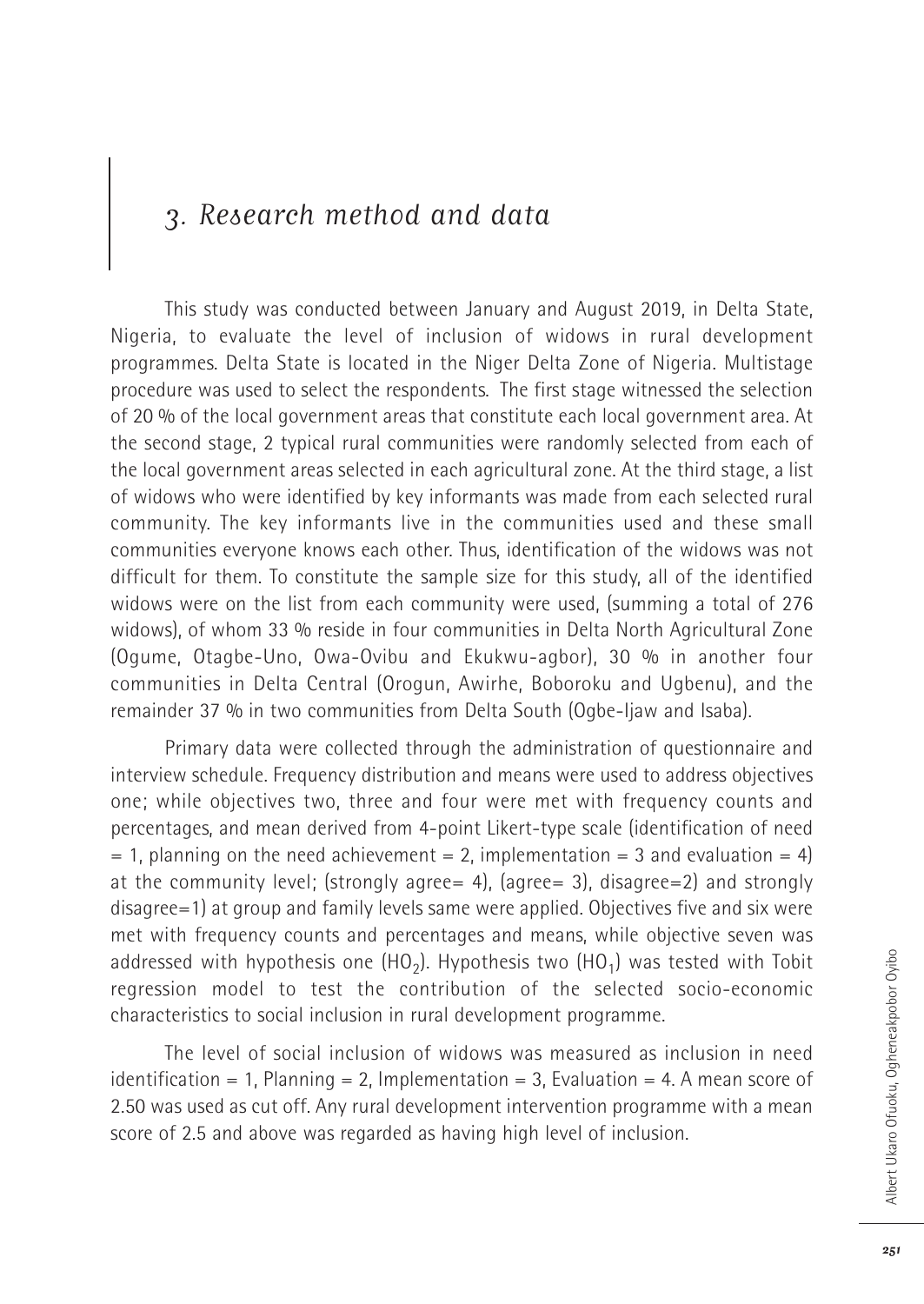Hypothesis 1 (HO<sub>1</sub>) was addressed with Tobit regression model.

Hypothesis 2 (HO<sub>2</sub>) was tested with the application of Pearson's product moment correlation (PPMC).

Social inclusion of widows embodies their socioeconomic variables, the internal characteristics (the characteristics of the widows) and the external (institutional characteristics of the community) attributes such that the practical social inclusion of widows is hypothesized to be a consequence these widows' socioeconomic attributes, and these external and internal variables at varying points on the time and inclusiveness continuum.

To accomplish the objectives of this study, the Tobit model was utilised to make the estimation of the influence of the socioeconomic characteristics on the widows' social inclusive behaviour. Tobit model was first created by Tobin (1958) and it is expressed as follows:

 $Y = X\beta + \varepsilon$ 

Where is a vector of unidentified coefficients, X is a vector of independent variables, and is an error term that is implicit to be independently dispersed with mean zero and a variance of S2. Y is a latent variable that is obvious. If data for the dependent variable is above the restrictive factor, zero in this case, Y is pragmatic as a continuous variable. If Y is at the limiting factor, it is held at zero. This correlation is offered scientifically in the subsequent two equations:  $Y = Y^*$  If  $Y^* > Y_0$ ,  $Y = 0$  if  $Y^* < Y_0$ .

Where  $Y_0$  is the limiting factor. These two equations situate for a masked allotment of the data. The Tobit model can be applied to make an estimate of the anticipated value of Y1 as a role of a set of explanatory variables (X) weighted by the probability that Y1 > 0 (Tobin, 1958). Maddala (1983) shows that the anticipated strength of social inclusion, E(Y) is:

 $\epsilon$  (Y) = X  $\beta$ F (z) +  $\sigma$  f (z) and z = X  $\beta$ /  $\sigma$ .

Where  $F(z)$  is the cumulative normal distribution of z,  $f(z)$  is the value of the derivative of the normal curve at a given point (unit normal density), z is the Z score for the area under the normal curve, and is the standard error of the error (Oladele, 2005). The coefficients for variables in the model, , do not stand for marginal effects directly, but the symbol of the coefficient will give the researcher information as to the direction of the effect. The definition of variables used in the predictable Tobit model is as follows:

 $Y =$  Widows' level of social inclusion (high = 1, low = 0).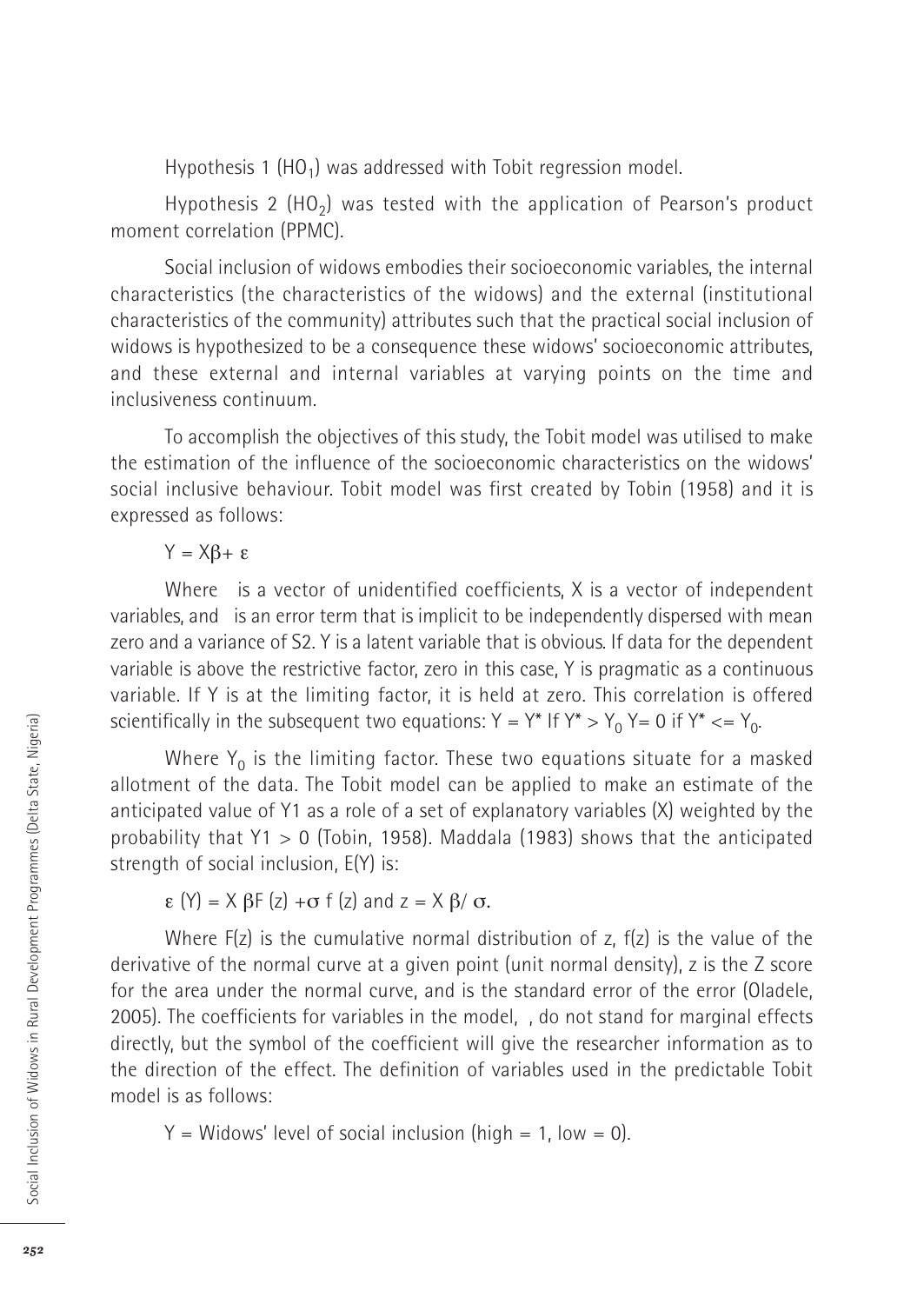$X_1 = \text{Age}$  (> 55years=7; 50-55=6; 45-49=5; 40-44= 4; 35-39=3; 30-34= 2; 30 and below=1).

 $X_2$  = Marital Status (married = 1, otherwise = 0).

 $X_3$  = Level of education (tertiary = 3, secondary = 2, primary = 1, none = 0).

 $X_4$  = Source of livelihood experience (> 20yrs = 4; 16-20 = 3; 11-15 = 2; 6-10  $= 1$ ; 5 and below  $= 0$ ).

 $X<sub>5</sub>$  = Household size (number of persons in the household).

## 4. Results

#### **4.1. Socio-Economic Characteristics**

Most of the widows were in the age bracket of 40 years and above. They had an average age of 40 years (Table 1). Many had primary education and they form the model class. Some had secondary education; a few had tertiary education, while some of them had no formal education. Majority (64 %) of them took farming as their major or primary occupation, few were traders, a number of them were into sewing of clothes, few were civil servants teaching and working in rural schools and health centres respectively, while very few were hairdressers. The widows had a mean household size of 6 persons, with many (48 %) having household sizes of 5-6 persons. They had a mean of 13 years of experience in their various primary occupations, translating to the fact most of the widows had good number of years of experience in farming. Most (86 %) of the widows subscribed to membership of various groups self-help groups.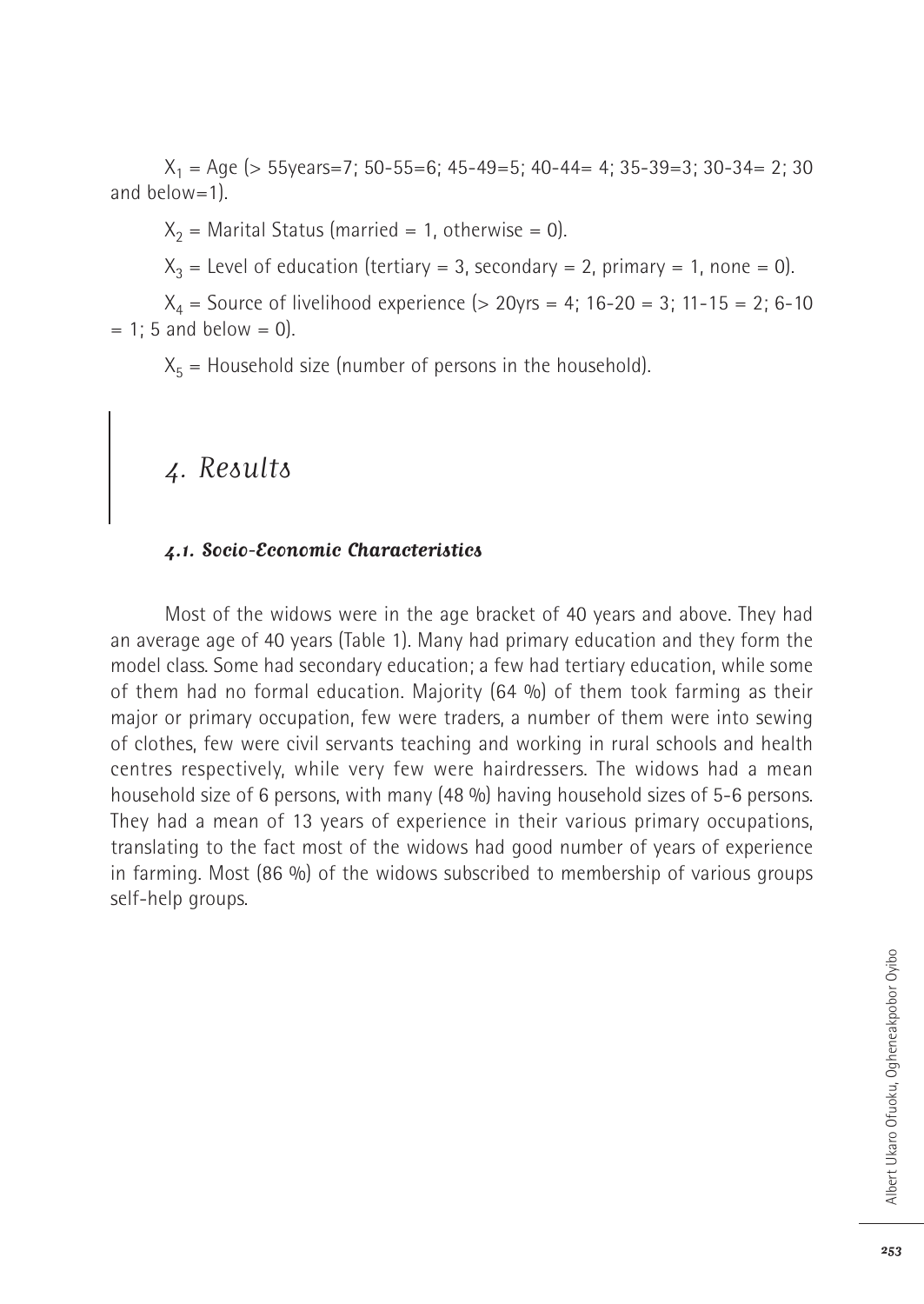### Table 1: Socioeconomic characteristics of Respondents (n =  $143$ )<sup>1</sup>

| Variables                       | Frequency | Percentage (%) | Mean/Mode        |
|---------------------------------|-----------|----------------|------------------|
| Age (Years)                     |           |                |                  |
| $20 - 29$                       | 32        | 11.19          |                  |
| $30 - 39$                       | 64        | 22.38          |                  |
| $40 - 49$                       | 84        | 29.37          |                  |
| 50 and above                    | 106       | 37.06          |                  |
| <b>Educational Level</b>        |           |                |                  |
| No formal Education             | 60        | 20.98          |                  |
| Primary Education               | 128       | 44.76          |                  |
| Secondary Education             | 76        | 26.57          |                  |
| <b>Tertiary Education</b>       | 22        | 7.69           |                  |
| <b>Primary Occupation</b>       |           |                |                  |
| Farming                         | 182       | 63.64          |                  |
| Trading                         | 44        | 15.38          |                  |
| Civil Servant                   | 22        | 7.69           |                  |
| Sewing                          | 28        | 9.79           |                  |
| Hair Dressing                   | 10        | 3.50           |                  |
| <b>Household Size</b>           |           |                |                  |
| $1 - 2$                         | 14        | 4.90           |                  |
| $3 - 4$                         | 66        | 23.08          | 6 persons        |
| $5 - 6$                         | 136       | 47.55          |                  |
| $7 - 8$                         | 58        | 20.28          |                  |
| $9 - 10$                        | 12        | 4.20           |                  |
| Occupational Experience (years) |           |                |                  |
| $1 - 5$                         | 20        | 6.99           |                  |
| $6 - 10$                        | 102       | 35.66          |                  |
| $11 - 15$                       | 86        | 30.07          | 13 years         |
| $16 - 20$                       | 50        | 17.48          |                  |
| Above 20                        | 28        | 9.79           |                  |
| Group Membership                |           |                |                  |
| Yes                             | 246       | 86.01          | Group membership |
| <b>No</b>                       | 40        | 13.99          |                  |

1• All tables are sourced from fieldwork carried out as part of this research.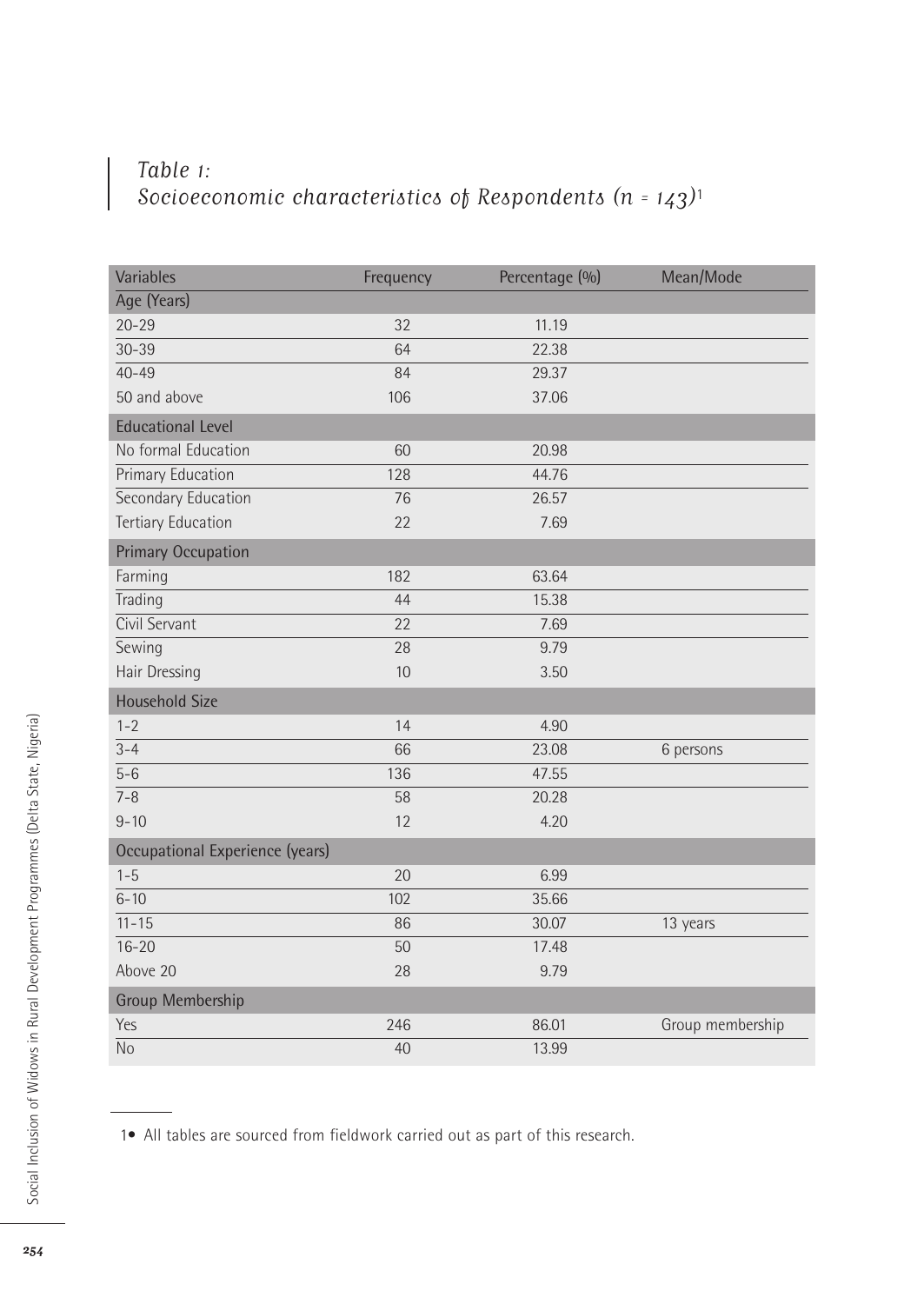#### **4.2. Social Inclusion at Community, Group Rural Development and Family Levels**

The most of the widows were included in extension service delivery, had access to their late husbands' land, included in their communities' decisions and policy making, had opportunities to empowerment programme, recommended by their communities for training programme and included in development project process (Table 2). The inclusion index of 0.70 depicts that 70 % of the widows were completely included in rural development programmes at community level.

#### Table 2: Level of Social Inclusion at Community Level

| <b>Statement</b>                                                        | Strongly<br>agree $(4)$ | Agree (3) | <b>Disagree</b><br>(2) | Strongly<br>Disagree (1) | Score | Mean  |
|-------------------------------------------------------------------------|-------------------------|-----------|------------------------|--------------------------|-------|-------|
| Lam involved in extension services<br>that can aid my farm productivity | 92(368)                 | 90(270)   | 42(84)                 | 62(62)                   | 784   | 2.74  |
| I have access to my late husband's land                                 | 68(272)                 | 86(258)   | 62(124)                | 70(70)                   | 724   | 2.53  |
| I am involved in community's<br>decision and policy making              | 94(376)                 | 98(294)   | 76(152)                | 18(18)                   | 764   | 2.94  |
| I have opportunities to participate<br>in empowerment programmes        | 86(344)                 | 108(324)  | 42(84)                 | 50(50)                   | 802   | 2.80  |
| I have been recommended to<br>participate in training programmes        | 98(392)                 | 116(348)  | 34(68)                 | 38(38)                   | 846   | 2.96  |
| I am involved in project process                                        | 90 (360)                | 94(282)   | 64(128)                | 38(38)                   | 808   | 2.83  |
| Total                                                                   |                         |           |                        |                          |       | 16.80 |

Cut-off mean  $= 2.50$ . Grand inclusion mean  $= 2.80$ 

Inclusion index  $= 0.70$ 

Most of the widows had access to livelihood information and extension services through their respective groups (Table 3). They were also involved in groups' activities, decision making and policy formulation. They had opportunities to exploit credit facilities of the group. They were also enlisted in their various groups' empowerment programmes. They had the right to be voted into executive positions in their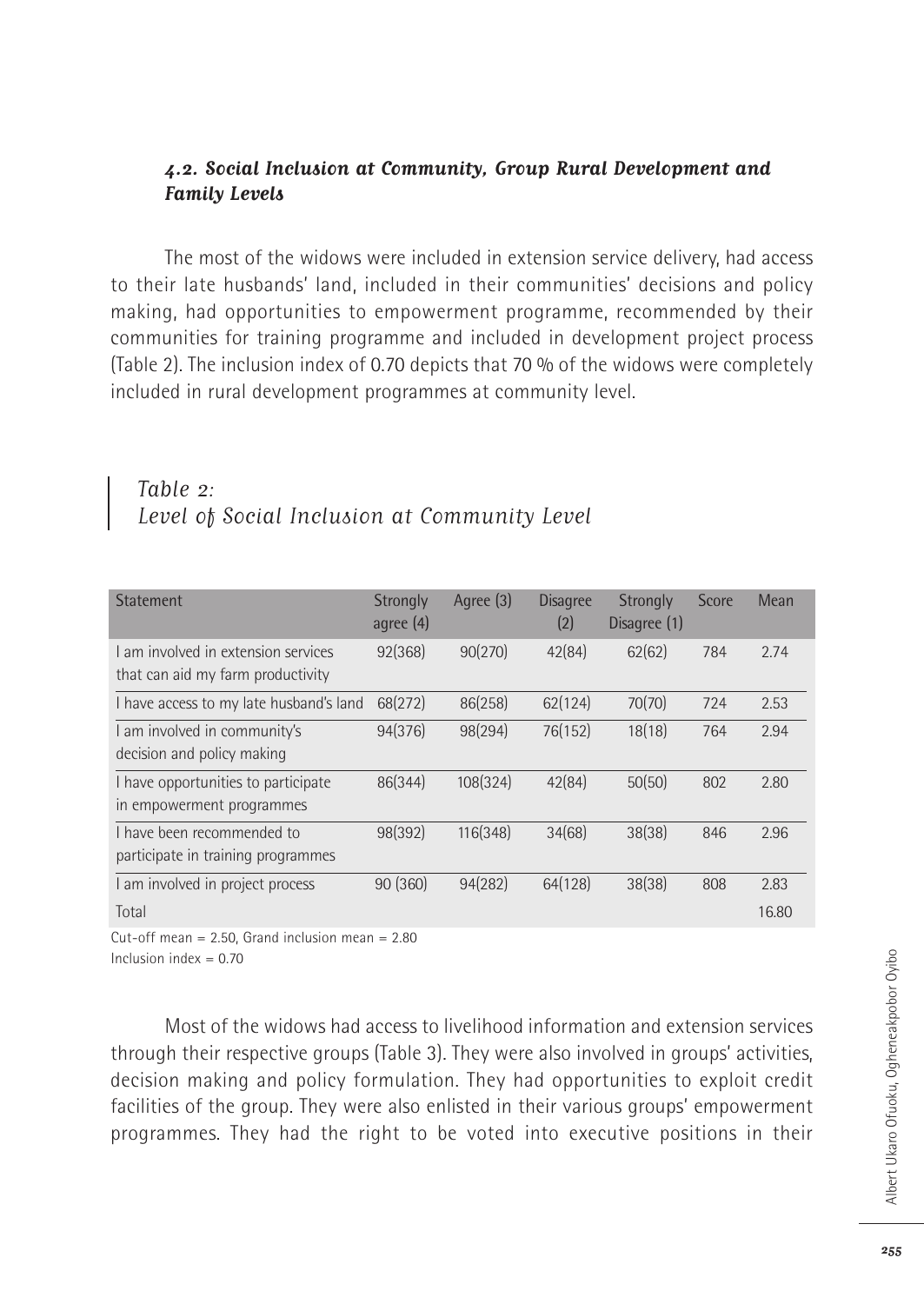respective groups. They all had the rights to subscribe to membership of functional groups (self-help/development groups), though a few of them had not joined any group at the time of this study. Their level of inclusion was as high. Most of these group opportunities in which they were included were the reasons they subscribed to their respective groups. Their level of inclusion in these groups was high as implied by the inclusion index of 0.80 which translates to satisfactory level of inclusion of 80 % of the widows used in this study.

#### Table 3: Social inclusion of widows at group level

| <b>Statement</b>                                                            | Strongly<br>agree (4) | Agree (3) | <b>Disagree</b><br>(2) | <b>Strongly</b><br>Disagree (1) | Score | Mean  |
|-----------------------------------------------------------------------------|-----------------------|-----------|------------------------|---------------------------------|-------|-------|
| I have access to livelihood<br>information through the group                | 82 (328)              | 64(492)   | 16(32)                 | 24(24)                          | 376   | 3.06  |
| I have access to extension services<br>through the group                    | 104(416)              | 78(234)   | 62(124)                | 42(42)                          | 816   | 2.85  |
| I am involved in group activities                                           | 158(472)              | 128(384)  | 70(60)                 | 10(10)                          | 726   | 3.24  |
| I am involved in decision and policy<br>making and formulation in the group | 112(448)              | 137(402)  | 23(52)                 | 14(14)                          | 916   | 3.20  |
| I have access to credit facilities<br>of the group                          | 120(480)              | 126(378)  | 16(72)                 | 4(4)                            | 734   | 3.27  |
| I am involved in group members'<br>empowerment programmes                   | 120(480)              | 126(378)  | 36(72)                 | 4(4)                            | 934   | 3.27  |
| I have the right to participate<br>in group as an executive                 | 104(416)              | 142(426)  | 32(64)                 | 8(8)                            | 915   | 3.20  |
| I have the right to subscribe<br>to membership of groups                    | 110(440)              | 176(528)  | O(0)                   | O(0)                            | 968   | 3.38  |
| Total                                                                       |                       |           |                        |                                 |       | 16.80 |

Grand inclusion mean =  $3.18375 = 3.18$ ; Inclusion index =  $0.795 = 0.80$ 

Table 4 indicates that most of the widows were highly included in almost all development programme benefits from their late husbands' family members as almost all their mean responses to the statement met the mean  $\geq 2.5$ . However, that many of them did not benefit from empowerment programmes as this could not meet the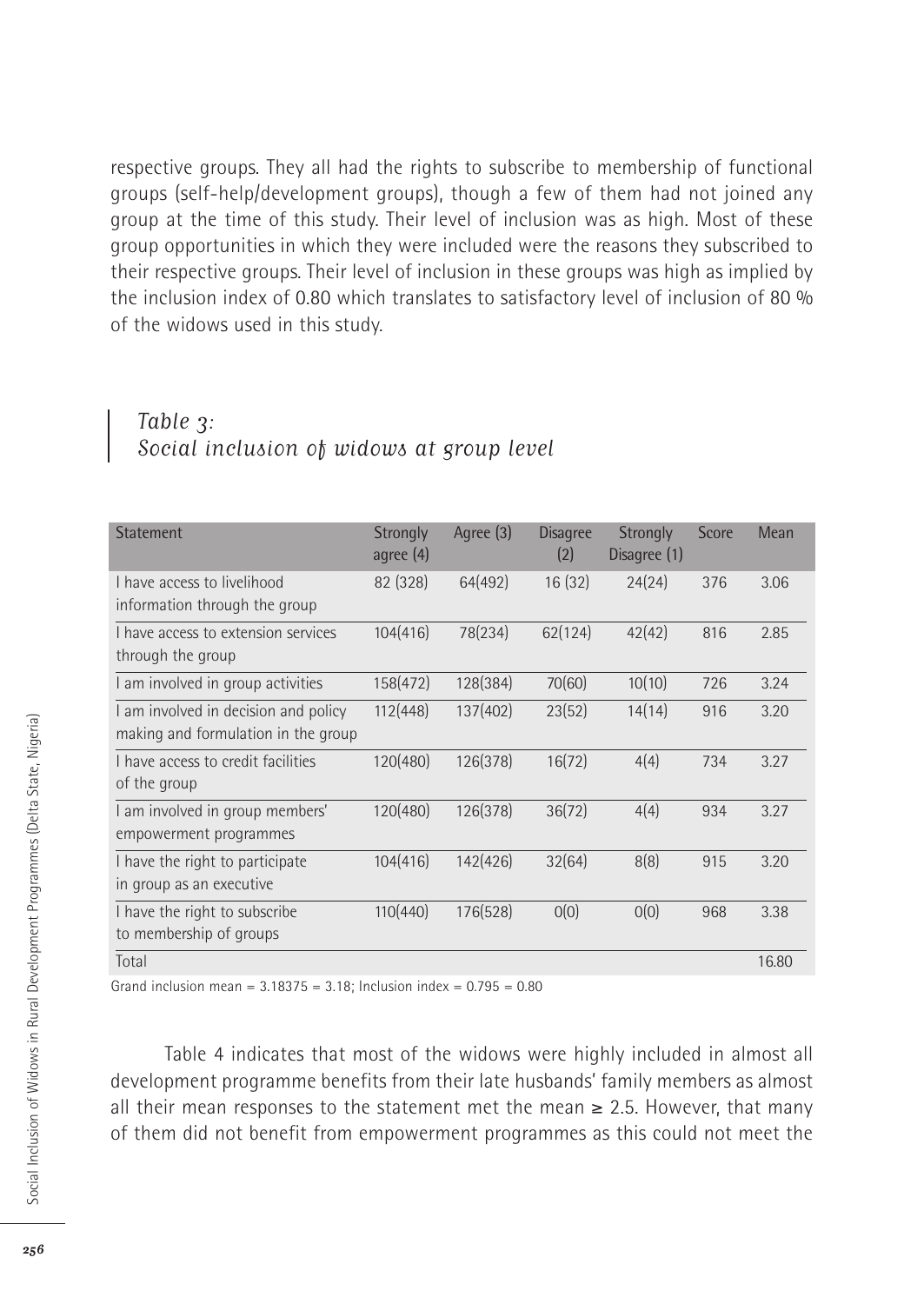cut-off mean of 2.50 as its pooled mean of 2.48. The inclusion index of 0.67, implying high level of overall inclusion (67 %) in rural development activities.

### Table 4: Social Inclusion of Widows at Family level Statement

| <b>Statement</b>                                                                               | Strongly<br>agree $(4)$ | Agree (3) | <b>Disagree</b><br>(2) | Strongly<br>Disagree (1) | Score | Mean  |
|------------------------------------------------------------------------------------------------|-------------------------|-----------|------------------------|--------------------------|-------|-------|
| I have access to my late<br>husbands' landed properties                                        | 68(272)                 | 86(258)   | 62(124)                | 70(75)                   | 724   | 2.53  |
| I am recommended for empowerment<br>programmes my late husband's kinsmen                       | 62(248)                 | 82(246)   | 72(144)                | 70(70)                   | 708   | 2.48  |
| I have access to utilities through<br>my late husband's family                                 | 86(344)                 | 96(288)   | 76(152)                | 28(78)                   | 812   | 2.84  |
| I have access to useful information<br>through my late husband's<br>family members             | 84(336)                 | 106(318)  | 66(132)                | 30(30)                   | 816   | 2.85  |
| My late husband's family make move<br>for me to participate in rural<br>development programmes | 72(288)                 | 88(264)   | 74(148)                | 52(52)                   | 752   | 2.63  |
| Total                                                                                          |                         |           |                        |                          |       | 13.33 |

Cut-off mean =  $2.50 \ge 2.50$  = inclusion; <  $2.50$  = low inclusion), Grand inclusion mean =  $2.67$ Inclusion index  $= 0.67$ 

#### **4.3. Level of Inclusion in Development Programmes**

Table 5 shows that some of the widows were involved in Better Life Programme up to need identification and planning, while some were involved up to evaluation stage and some were included up to implementation stage. Participation cannot be complete without being involved up to implementation and evaluation stages.

In Family Support Programme, many of them were completely involved, while some others only participated in the need identification and planning stage, and few were included up to implementation stage. In Agricultural Development Programme, many were involved in the stages of need identification and planning, while some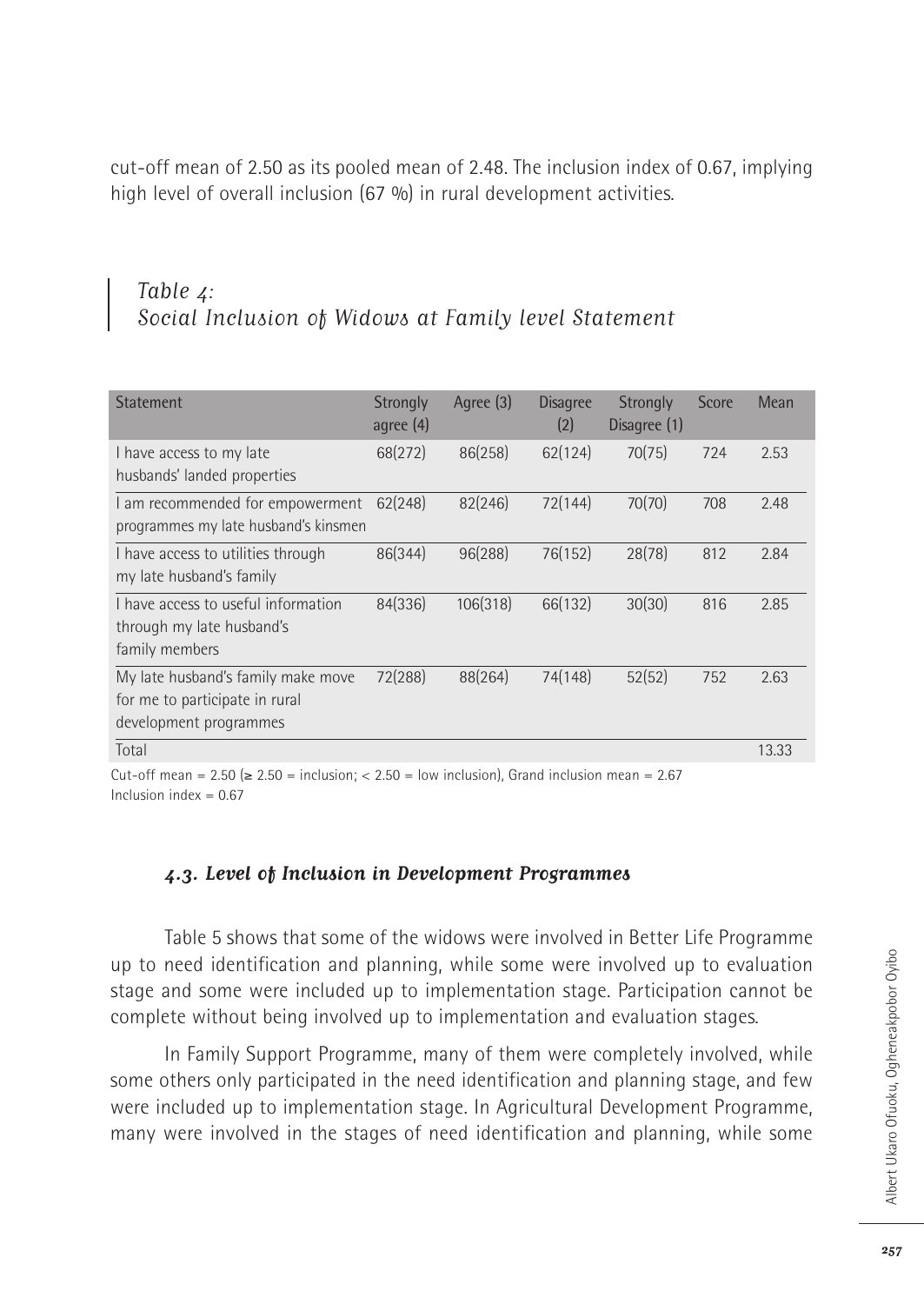were involved up to evaluation stage. Family Economic Advancement Programmes had many of the widows participating completely (up to evaluation stage) and many, up to implementation stage. The same trend was observed in FADAMA III where most of the widows were completely included-up to evaluation stage and some, up to implementation stage. A similar trend occurred in National Special Programme on Food Security and European Union's Micro Programme Projects. Ofuoku (2004) observed a similar scenario in his study of women's involvements in community development projects.

This is confirmed in Tables 6 and 7, which indicates that the inclusions mean of the widows in different programmes were encouraging (Better Life Programme, Family Support Programme, Agricultural Development Programme, Family Economic Advancement Programme, FADAMA III, National Special Programme on Food Security, and European Union's Micro Programmes Project). They indicate reasonable level of inclusion of widows in rural development programmes, as the inclusion index shows that 80% of the widows were included in them.

#### Table 5: Level of inclusion in rural development programmes

| Programme                                   | Level of Participation |               |               |  |  |
|---------------------------------------------|------------------------|---------------|---------------|--|--|
|                                             | High Level             | Medium Level  | Low level     |  |  |
| Better life programme                       | 90 (31.47 %)           | 84 (29.32 %)  | 112 (39.16 %) |  |  |
| Family Support programme                    | 142 (49.65 %)          | 62 (21.68 %)  | 82 (28.67 %)  |  |  |
| Agricultural Development Programme          | 84 (29.37 %)           | 76 (26.57 %)  | 126 (44.06 %) |  |  |
| Family Economic Advancement Programme       | 134 (46.85 %)          | 116 (40.56 %) | 36 (12.59 %)  |  |  |
| <b>FADAMA III</b>                           | 210 (73.43 %)          | 66 (20.08 %)  | 10 (3.50 %)   |  |  |
| National Special Programme on Food Security | 138 (48.25 %)          | 126 (44.55 %) | 22 (7.69 %)   |  |  |
| European Union's MPP Projects               | 138 (48.25 %)          | 136 (47.55 %) | 12 (4.20 %)   |  |  |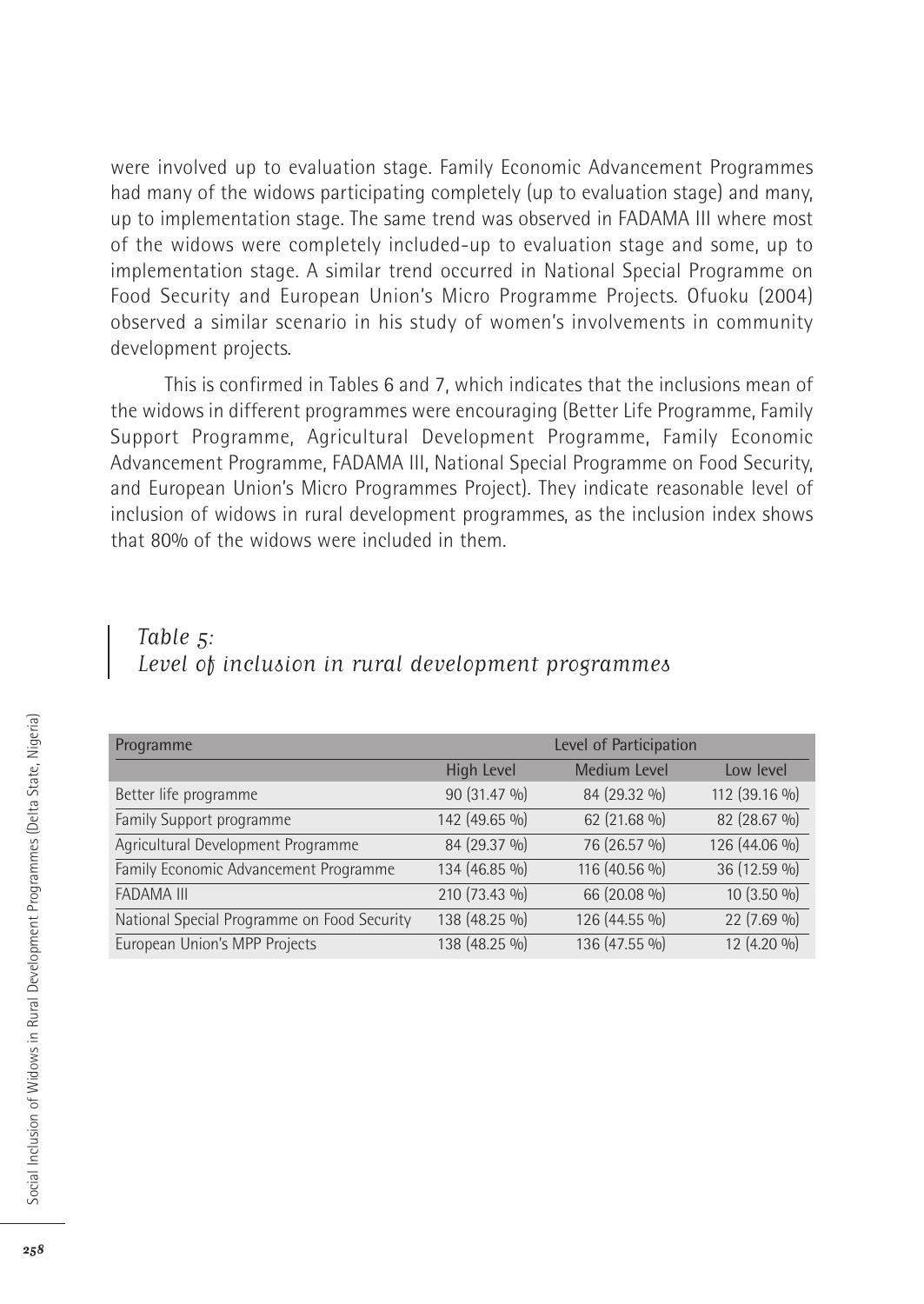## Table 6: Level of Inclusion in Rural Development Programmes

| Variables                                   | Frequency | Percentage (%) |
|---------------------------------------------|-----------|----------------|
| Better Life Programme                       |           |                |
| High level of inclusion                     | 90        | 31.47          |
| Medium level of inclusion                   | 84        | 29.37          |
| Low level of inclusion                      | 112       | 39.16          |
| <b>Family Support Programme</b>             |           |                |
| High level of inclusion                     | 142       | 49.65          |
| Medium level of inclusion                   | 62        | 21.68          |
| Low level of inclusion                      | 82        | 28.67          |
| Agricultural Development Programme          |           |                |
| High level of inclusion                     | 84        | 29.37          |
| Medium level of inclusion                   | 76        | 26.57          |
| Low level of inclusion                      | 126       | 44.06          |
| Family Economic Advancement Programme       |           |                |
| High level of inclusion                     | 134       | 46.85          |
| Medium level of inclusion                   | 116       | 40.56          |
| Low level of inclusion                      | 36        | 12.59          |
| <b>FADAMA III</b>                           |           |                |
| High level of inclusion                     | 210       | 73.43          |
| Medium level of inclusion                   | 66        | 20.08          |
| Low level of inclusion                      | 10        | 3.50           |
| National Special Programme on food Security |           |                |
| High level of inclusion                     | 138       | 48.25          |
| Medium level of inclusion                   | 126       | 44.06          |
| Low level of inclusion                      | 22        | 7.69           |
| <b>European Union's MPP Projects</b>        |           |                |
| High level of inclusion                     | 138       | 48.25          |
| Medium level of inclusion                   | 136       | 47.55          |
| Low level of inclusion                      | 12        | 4.20           |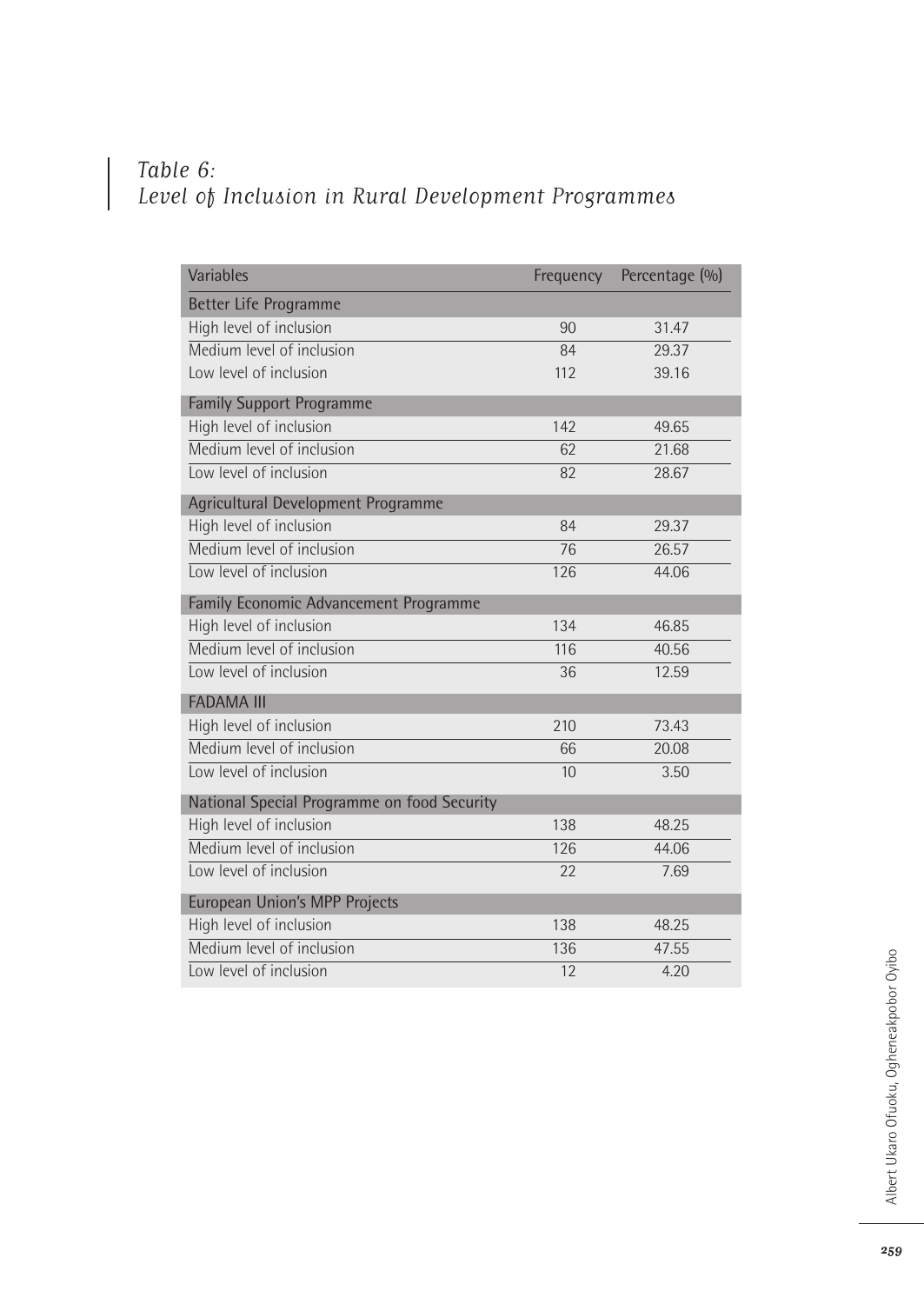### Table 7: Widows' level of inclusion in governmental and non-governmental Intervention Projects

| Project                       | <b>Need</b><br><b>Identification</b><br>(1) | Planning<br>on need<br>(2) | Implemen-<br>tation<br>(3) | Evaluation<br>(4) | Score | Mean |
|-------------------------------|---------------------------------------------|----------------------------|----------------------------|-------------------|-------|------|
| Better Life Programme         | 42(42)                                      | 70 (140)                   | 84(252)                    | 90(360)           | 794   | 2.84 |
| Family Support Programme      | 30(30)                                      | 52(104)                    | 62(186)                    | 142 (568)         | 888   | 3.10 |
| Agricultural Development      | 82(82)                                      | 44(88)                     | 76(228)                    | 84(336)           | 734   | 2.57 |
| Programme                     |                                             |                            |                            |                   |       |      |
| Family Economic               | 14(14)                                      | 22(44)                     | 112(336)                   | 134(536)          | 942   | 3.29 |
| Advancement Programme         |                                             |                            |                            |                   |       |      |
| <b>FADAMA III</b>             | O(0)                                        | 10(20)                     | 66(198)                    | 210(840)          | 1058  | 3.70 |
| National Special Programme    | 6(6)                                        | 16(32)                     | 126(378)                   | 138(552)          | 968   | 3.38 |
| on Food Security              |                                             |                            |                            |                   |       |      |
| European Union's MPP Projects | 10(10)                                      | 2(4)                       | 136(408)                   | 138(552)          | 974   | 3.41 |
| Total                         |                                             |                            |                            |                   |       |      |

Cut-off mean =  $2.50$  ( $\geq 2.50$  = reasonable level of inclusion; <  $2.50$  = low level of inclusion), Grand inclusion mean = 3.18 Inclusion index =  $0.795 = 0.80$ 

#### **4.4. Other key elements linked to the widows' welfare**

#### **4.4.1. Welfare Status of Widows**

Most of the widows have access to all the basic welfare indicators as their mean responses scores were  $\geq 2.50$  (Table 8). The grand mean of 2.65 implies an overall satisfaction with their access to the basic welfare variables capture in the table. A majority of widows (66 %) had access to the basic welfare indicators (were able to have those things that shows wellbeing). This translates to a satisfactory welfare status.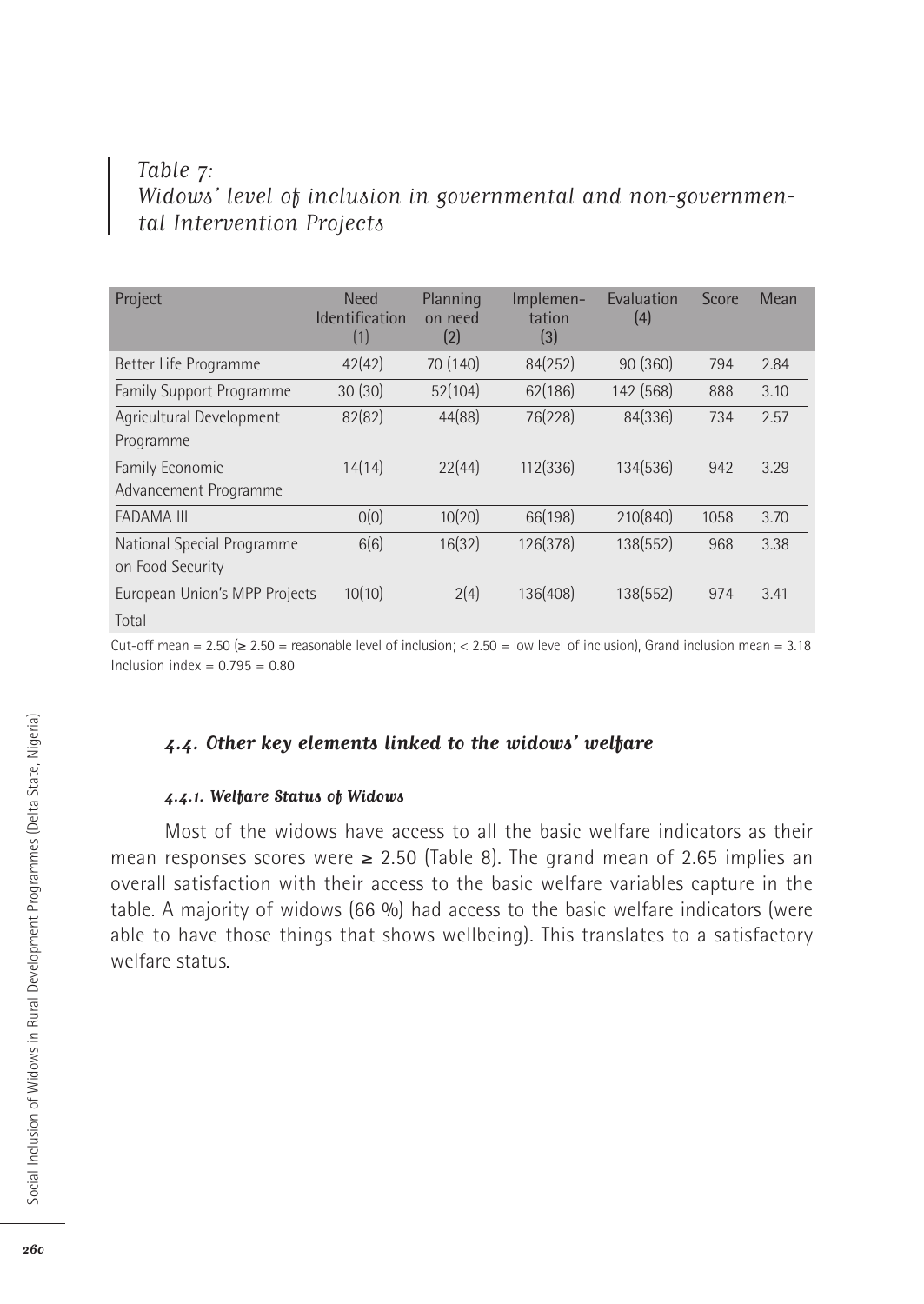### Table 8: Access of widows to Welfare Indicators

| <b>Indicator Statements</b>                                           | Strongly<br>agree $(4)$ | Agree (3) | <b>Disagree</b><br>(2) | Strongly<br>Disagree (1) | Score | Mean |
|-----------------------------------------------------------------------|-------------------------|-----------|------------------------|--------------------------|-------|------|
| I feed myself and my<br>household adequately                          | 98(392)                 | 104(312)  | 68(136)                | 16(16)                   | 856   | 2.99 |
| I have adequate shelter                                               | 66(264)                 | 92(276)   | 70(140)                | 58(58)                   | 738   | 2.58 |
| I cloth myself and my family                                          | 76(304)                 | 82(246)   | 76(152)                | 52(52)                   | 754   | 2.64 |
| My household and I have easy<br>access to health facilities           | 82(38)                  | 96(288)   | 56(112)                | 52(52)                   | 780   | 2.73 |
| I am capable of footing the education<br>bill of my household members | 72(288)                 | 88(264)   | 72(144)                | 54(54)                   | 750   | 2.62 |
| I am capable of investing in my<br>livelihood activities as           | 62(248)                 | 98(294)   | 76(152)                | 50(50)                   | 744   | 2.60 |
| I have access to productive resources                                 | 68(272)                 | 86(258)   | 62(124)                | 70(70)                   | 724   | 2.53 |
| I have access to extension services                                   | 58(232)                 | 82(246)   | 92(184)                | 54(54)                   | 716   | 2.50 |
| Total                                                                 |                         |           |                        |                          |       |      |

Cut-off mean =  $2.50$  ( $\geq 2.50$  = satisfactory welfare status ; < 2.50 = Unsatisfactory welfare status), Grand mean = 2.65 Inclusion index  $= 0.66$ 

#### **4.4.2. Influence of Socio-economic characteristics of widows on their social inclusion in rural development programmes**

The level of formal education, household size, occupational experience and group membership status of the widows influenced their level of inclusion in rural development projects (Table 9). Thus, the null hypothesis is rejected. Level of formal education significantly influences their level of social inclusion in rural development activities at 5 % level and the coefficient bore a positive sign. This implies that a unit increase in the level of formal education of the widows led to a unit appreciation in their level of social inclusion in rural development activities.

Household size of the widows also significantly and positively influenced their level of inclusion in rural development process at 5 % level. The higher the household size, the higher the likelihood of their inclusion in rural development activities. The occupational experience of the widows also influenced their inclusion in rural development activities 10 % level. Group membership also positively and significantly contributed to their level of inclusion in rural development activities at 1 % level.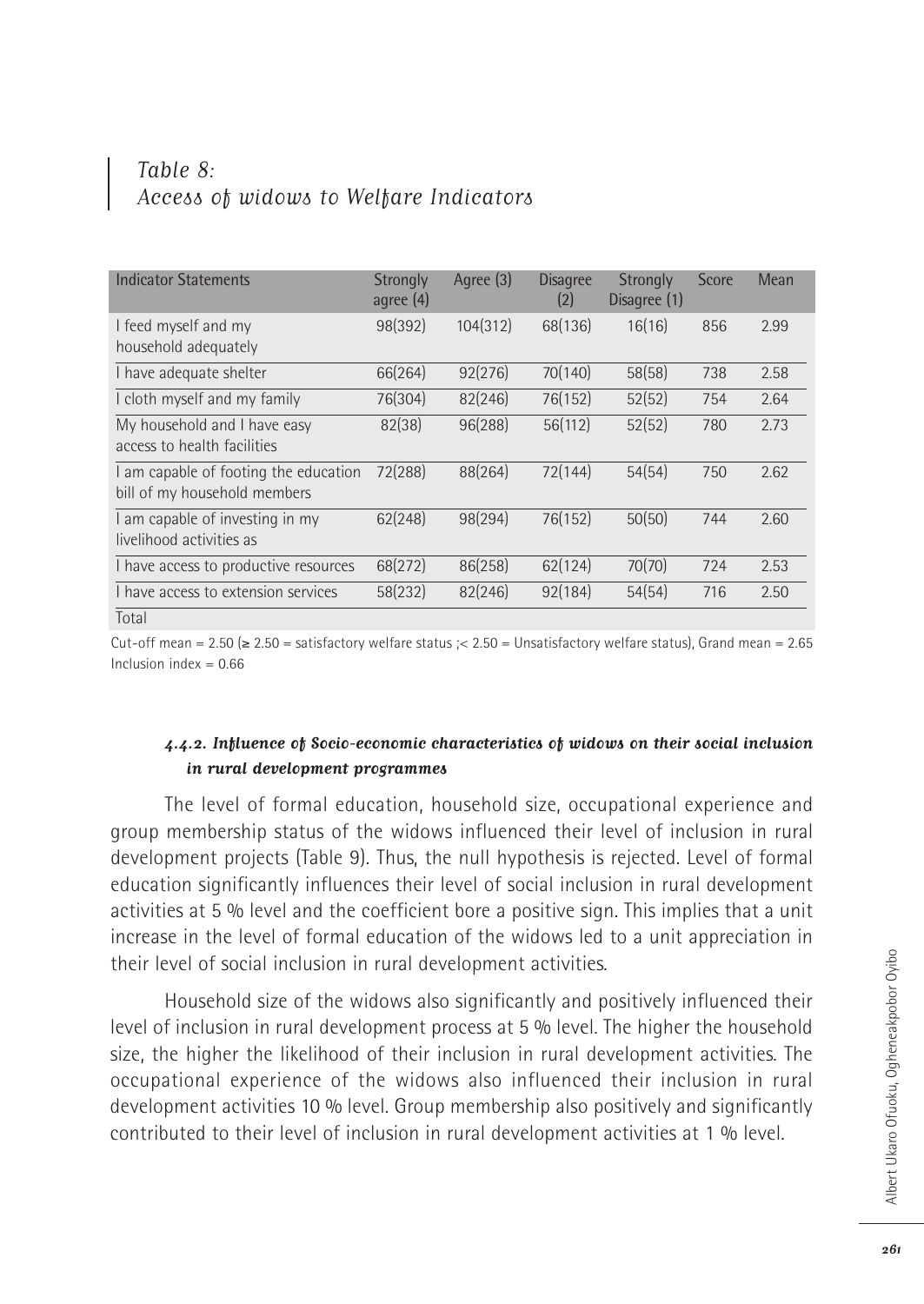### Table 9: Estimation of the Influence of Socio-economic Characteristics on Social Inclusion of Widows

| Coefficient | <b>Standard Error</b> |         | P < 2/10   |
|-------------|-----------------------|---------|------------|
| $-14.7978$  | 6.9082                | $-2.23$ | 0.044      |
| $-0.8476$   | 1.6807                | 1.20    | 0.383      |
| 0.2273      | 0.1159                | 2.51    | $0.027**$  |
| $-0.2669$   | 1.3225                | $-0.13$ | 0.904      |
| 0.1951      | 0.8785                | 2.50    | $0.026***$ |
| 3.9429      | 2.3151                | 1.85    | $0.092*$   |
| 1.5183      | 0.6415                | 2.74    | $0.009***$ |
|             |                       |         |            |

\* Significant at 10%

\*\* Significant at 5%

\*\*\* Significant at 1%

On the other hand, the level of social inclusion of widows in rural development programmes significantly contributed to their welfare at 5 % level ( $r = 0.783$ ). This implies that their welfare level is influenced by their level of inclusion in rural development programmes. The null hypothesis is therefore rejected. Inclusion in the various rural development programmes activities is encouraging to them.

## 5. Discussion

The sample of studied widows had some form of formal education. Education is expected to shape the behaviour of individuals in order to be able to make a living and as much as possible survive every situation. Armed with education, widows are expected to create a pathway for their survival in a situation of inclusion or exclusion. Their quality of having formal education gives them enlightenment to be able to come together to form a pressure group fighting to enhance their situations in their respective communities positively.

The choice of farming among majority of the widows in not unconnected with the fact that farming is the major occupation in rural areas as agricultural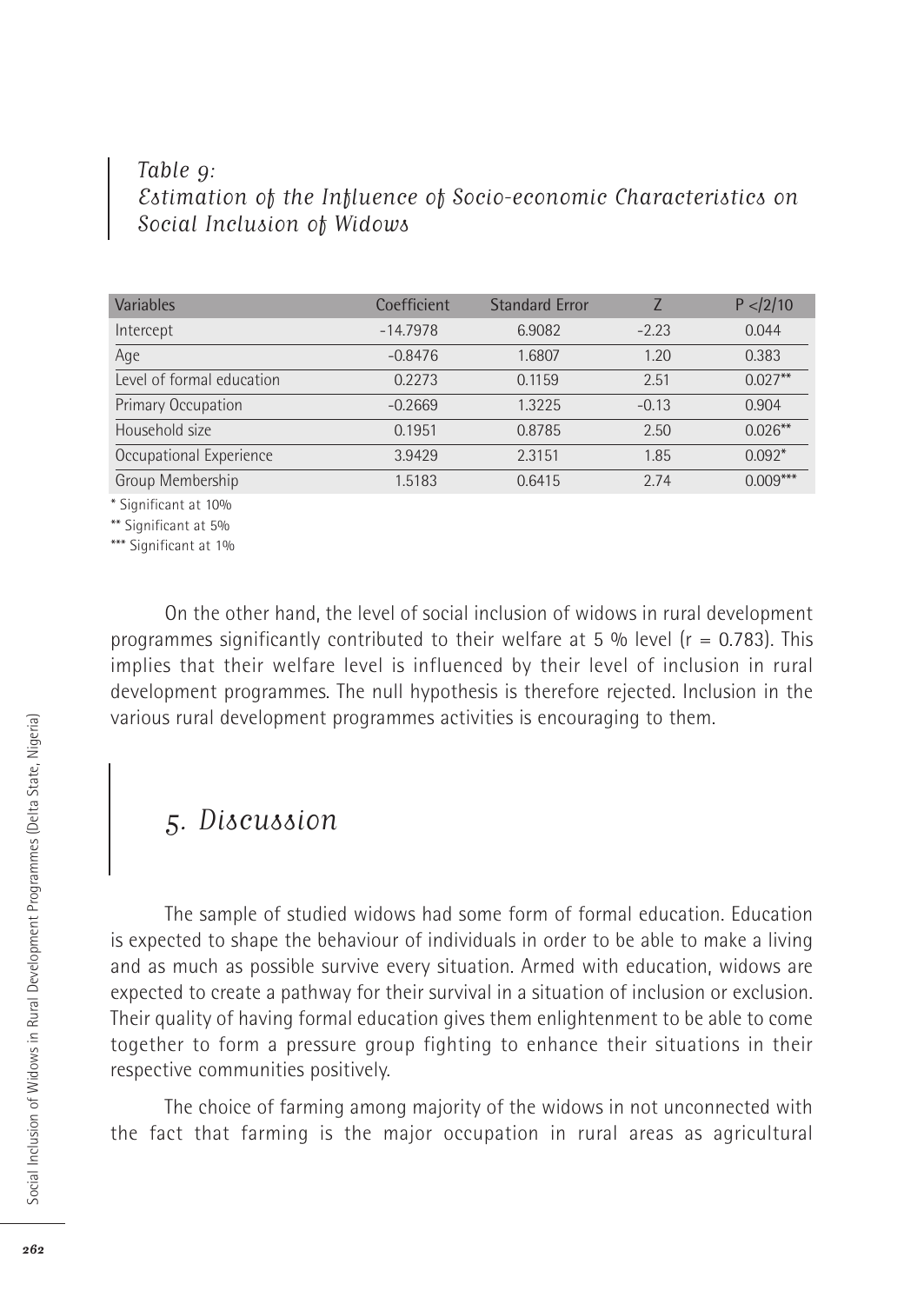development is regarded as a component of rural development. This is confirmed in Ofuoku (2017), who found that farming is the major occupation of women in rural settlements. World-wide, women constitute 70 % of farmers (Beall, 2002). They contribute to of farm labour force to the tune of three-fourth of labour needed in the farm (Chandy, 2013). The place of women in agricultural development cannot be over stressed as it is deduced from the aforesaid that women make invaluable contributions to agricultural production. This implies that the most readily available source of livelihood for widows in rural communities is farming. However, in most rural communities, the culture deprives widows of inheritance to their husbands' landed properties, except that if the widows had children with the man. Then they are able to access such properties through the children, especially the male children. Overall, they find livelihood in rural development components through agricultural practices. This has implications for rural development. The male children automatically become the owners of such properties at the demise of their father. However, Arowolo et al. (2017) found that the culture of male dominance in inheritance is gradually changing. This is attributable to the efforts of governmental and non-governmental development organizations.

The widows had large household size. The household included the widow, her children and relatives. This is indicative of having great responsibilities on their shoulders. They have to feed, shelter, cloth and give formal education to the members of their households who are under their responsibilities. Provision of education, shelter among others are components of rural development which enhance access to empowerment which is the essence of rural development. Often times husband's kinsmen leave the responsibility of catering for the children and the widow on the widow. This puts a lot of pressure on the widow physically, psychologically and financially.

They had reasonable number of years of experience. Through the experience gained over the years, they are able to face the challenges involved in these their livelihood activities. Hansen and Jervell (2014) suggest that experience gives opportunities to farmers with respect to developing better capability to surmount challenges. Through their experiences they are capable of contributing to rural development.

Most of the widows subscribed to membership of various groups. These groups are predominantly self-help in nature and are expected to influence their social participation in groups' activities and rural development activities. Their involvement in these groups is capable giving them the opportunities of being involved in rural development process. It is also capable of helping them to improve on their source of livelihood and consequently, welfare in terms of health, food and nutrition, shelter and utilities among others.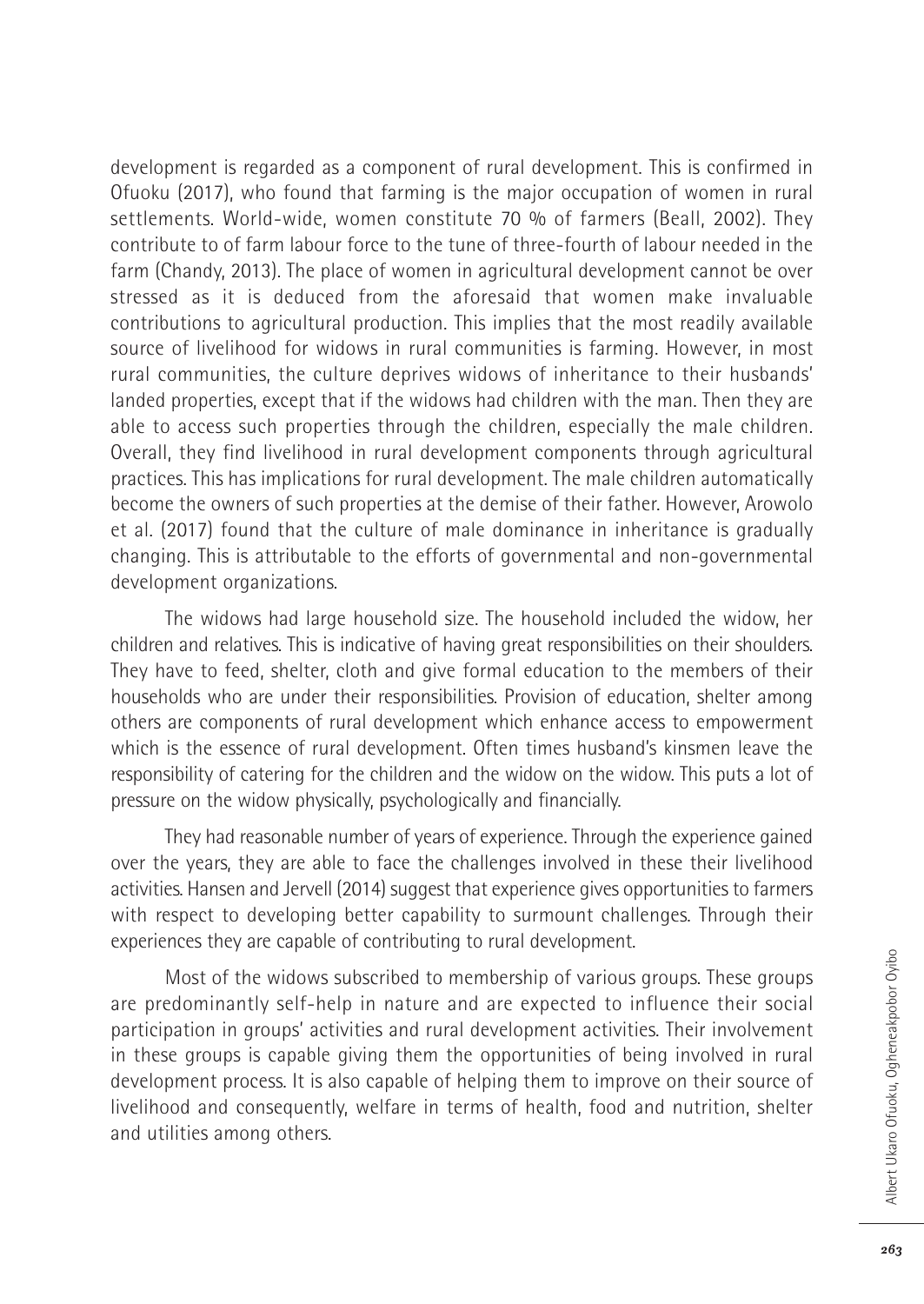The widows were socially included in rural development programmes at the community level. The inclusion of widows in all the rural development inclusion indicators means that the culture of male dominance is fading away. This is also attributed to the welfare of the children left behind with her by their husbands on their demise. In order to be able to cater for her needs and those of the children, most communities now deem it fit to allow the widows in their midst to various opportunities that have reflections on their livelihood sources.

In the area of decision and policy, making, as a result of the democratic practice in communities, before final decisions are taken on issues, views of the women's wing and men's group of community leadership are harmonized. This enhances the prioritization of rural development projects. The situation of widows here is at variance with that found in Rivers State, Nigeria by Nnodim et al. (2012). However, this situation of widows in this study is a confirmation of the assertion of Gotschi et al. (2008) that in a district in Mozambique, men and women have equal rights of social inclusion, as established by by-law in community development process. The challenge here is the refusal of some village male folks to totally agree with the opportunities given to widows because they believe that the deaths of husbands are always caused by the widows.

The level of inclusion of the widows at group level was high. A similar scenario was found by Ofuoku (2017). Through these groups, the members have access to development opportunities that empower them educationally and economically. Thus, the widows subscribed to membership of their various groups in order to achieve their socioeconomic goals. This means that there are various benefits they had opportunities to enjoy, as these benefits are rural development related as components of it. Ofuoku and Urang (2012) suggest that members subscribe to membership of such groups in order to access livelihood information, extension services, empowerment programmes and groups' credit opportunities. The benefits they derive from these groups are linked to their sources of livelihood and eventually, their welfare. Intervention institutions, as a matter of policy, do not do business with individuals directly, but through their various self-help groups. This is to ensure accountability of the individual members of the groups who form the beneficiaries of developmental initiatives. This implies that the inheriting husbands of these widows have had change of attitude as a result of the efforts put into advocacy by development bodies. However, some extremely conservative folks in the villages still kick against the inclusion of their widows in self-help groups. Another problem here is that some of the intervention programmes are not in form of grants, thus the widows put extra efforts towards repayment of micro credits given to them.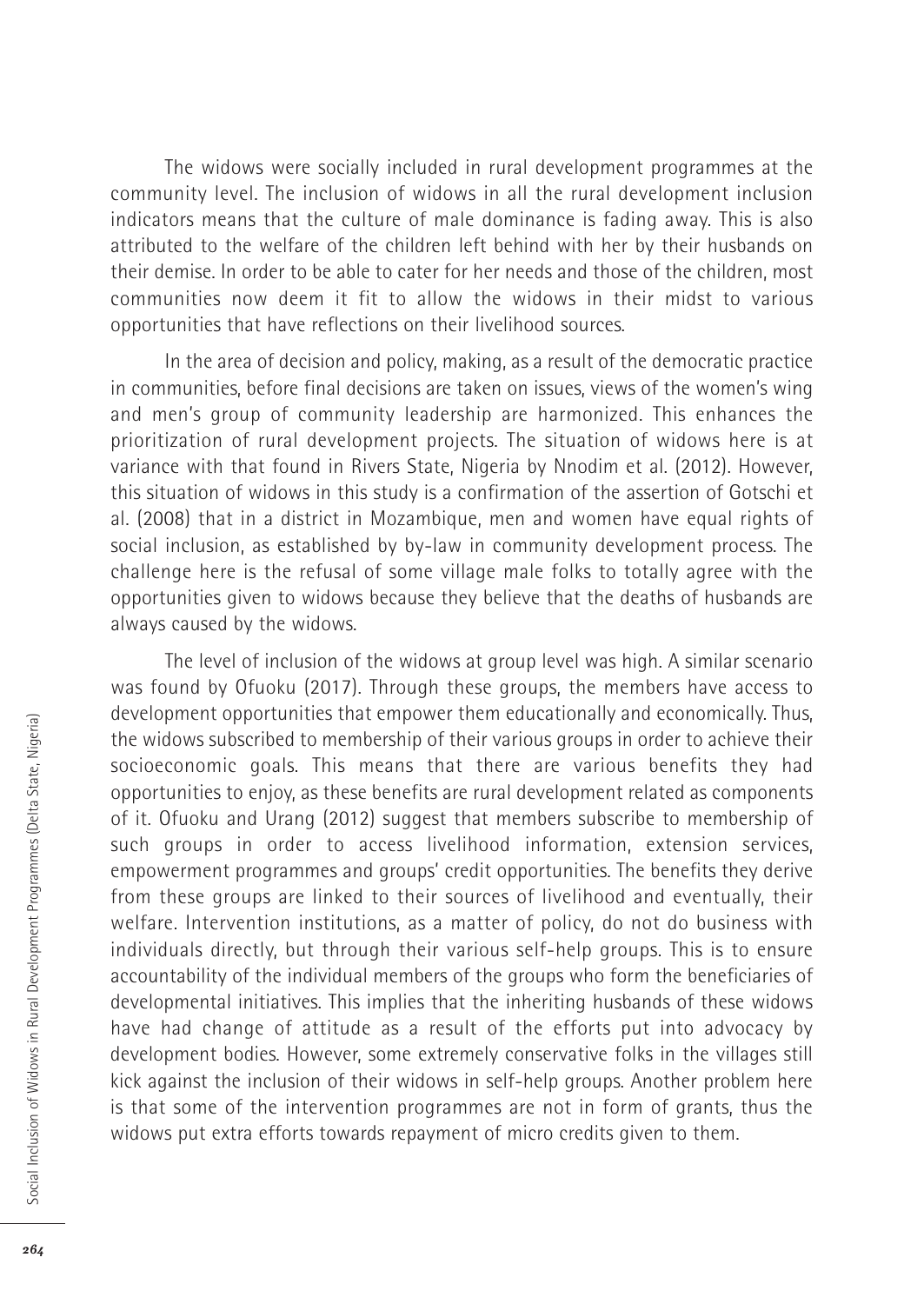Their level of social inclusion at family level was encouraging as well. Most rural development programmes are sponsored by the government and non-governmental organization (NGOs) and people are often recommended in turns to participate in such programmes, especially empowerment programmes. Since most late husbands' kinsmen allow the widows access to utilities; useful information; late husbands' properties; and participate in rural development programmes, it implies that they are taking responsibility for the widows' welfare which is one of the reasons for rural development. This is attributable to the fact that the widows had children, especially male children. As a result of the children, the widows are helped by the late husbands' kinsmen in order to cater properly for their brother's children which ought to be their collective responsibilities.

In African societies and in particular, Nigerian and especially Delta communities, there is an adage that is articulated that children's up bringing in not the responsibility of the biological parents alone but that of the extended family and the community as a whole. In the presence of such care, the children are not tempted to engage in criminal activities which of course are inimical to rural development. This is what informed the encouraging level of inclusion or participation of the widows at the family level. However, there are some greedy individuals in some extended families of the widows' late husbands who, out of greed still go ahead to deprive these set of women and put them in vulnerable positions, especially when the children are still very young. When these men are not given the opportunities of inheriting the widows, as wives on the demise of their husbands. These men are always closely related to the late husband. The rural development activities of governmental and nongovernmental organizations in educating the people, especially rural communities also prompted this change in behaviour among the rural folks.

A good number of them were involved in rural development programmes. That the widows were reasonably included in the rural development programmes is indicative of the fact that the society is gradually changing their culture of exclusion of widows from economic opportunities. Their involvement in rural development programmes promotes their economic opportunities and activities which have positive effect on their level of livelihood. Nnodim et al. (2012) found that widows are involved in various rural development projects in order to boost their level of livelihood. This change in cultural attitudes among family and communities is attributable to the enlightenment programmes of governmental and non-governmental agencies. As earlier pointed out, African communities believe that children's upbringing is a collective responsibility of the community and children are owned by the community and not just the parents. Having this at the back of their minds they came to the realization that whatever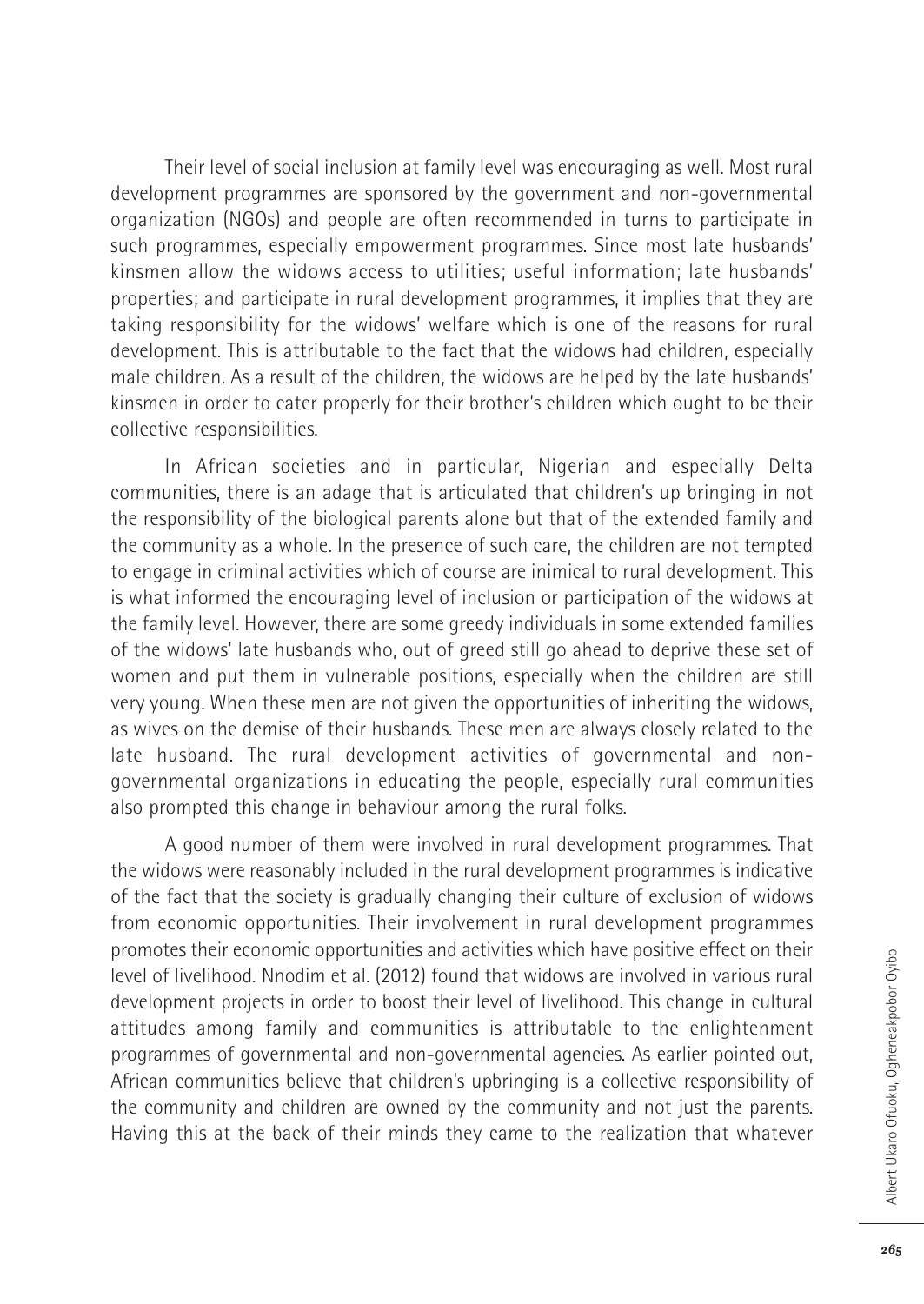treatment given to the widow affects the children, with ripple effects on the communities socially and economically in the future. This is one reason they started changing their attitudes towards widow's exclusion from rural development opportunities. Be that as it may, the problem is in the area of the kinsmen taking all the properties of the deceased in the absence of male children and the culture also forms limitations in the aspect of conservatism among some rural kinship members. These aspects need to be further addressed by legislation and advocacy by the relevant bodies. However, widows in Uganda are yet to have their exclusion position changed, particularly in rural areas (Lombe et al., 2012).

They were mostly satisfied with their welfare status. Their welfare status is directly and indirectly linked with rural development as most of the welfare indictors are components rural development. Such components as health facility provision, education, agricultural extension services, and productive resources are all parts as infrastructures, and rural processing facilities, these components are made available for the rural populace to access.

The outcome of their welfare assessment is an indication that the culture of putting widows in vulnerable conditions is gradually changing. This affirms the findings of Arowolo et al. (2017). However, earlier studies by Aliber et al. (2004) and Topouzis (1998) show that land tenure system has been identified to increase the vulnerability of women to dispossession by patrilineal kin upon death of male household heads. Ofuoku and Emuh (2009) opine that there is widespread exclusion of women from many resources that would allow them to improve their agricultural production capacities. With the result of this study, it has been found that this culture has started changing in favour of widows. The culture of typical African communities does not believe in equal opportunities with women as they believe that women should not be involved in decision making but should just be taking orders from the men. This culture which is found in all the ethnic groups of Delta State has been an age-long one which is very difficult to alter especially in rural communities where the citizens or folks prove to be very conservative. However, the outcome of this study is now showing otherwise which implies that there is already a change or an ongoing change in that aspect of the people's culture.

Their level of formal education, household size, occupational experience and group membership status of the widows influenced their level of inclusion in rural development projects. That there was the influence of formal education on the social inclusion of widows was expected. This is attributable to the enlightenment widows gained from various advocacy efforts in favour of widows and the circular law. These advocacy efforts enlighten widows on their rights and their knowledge of the law of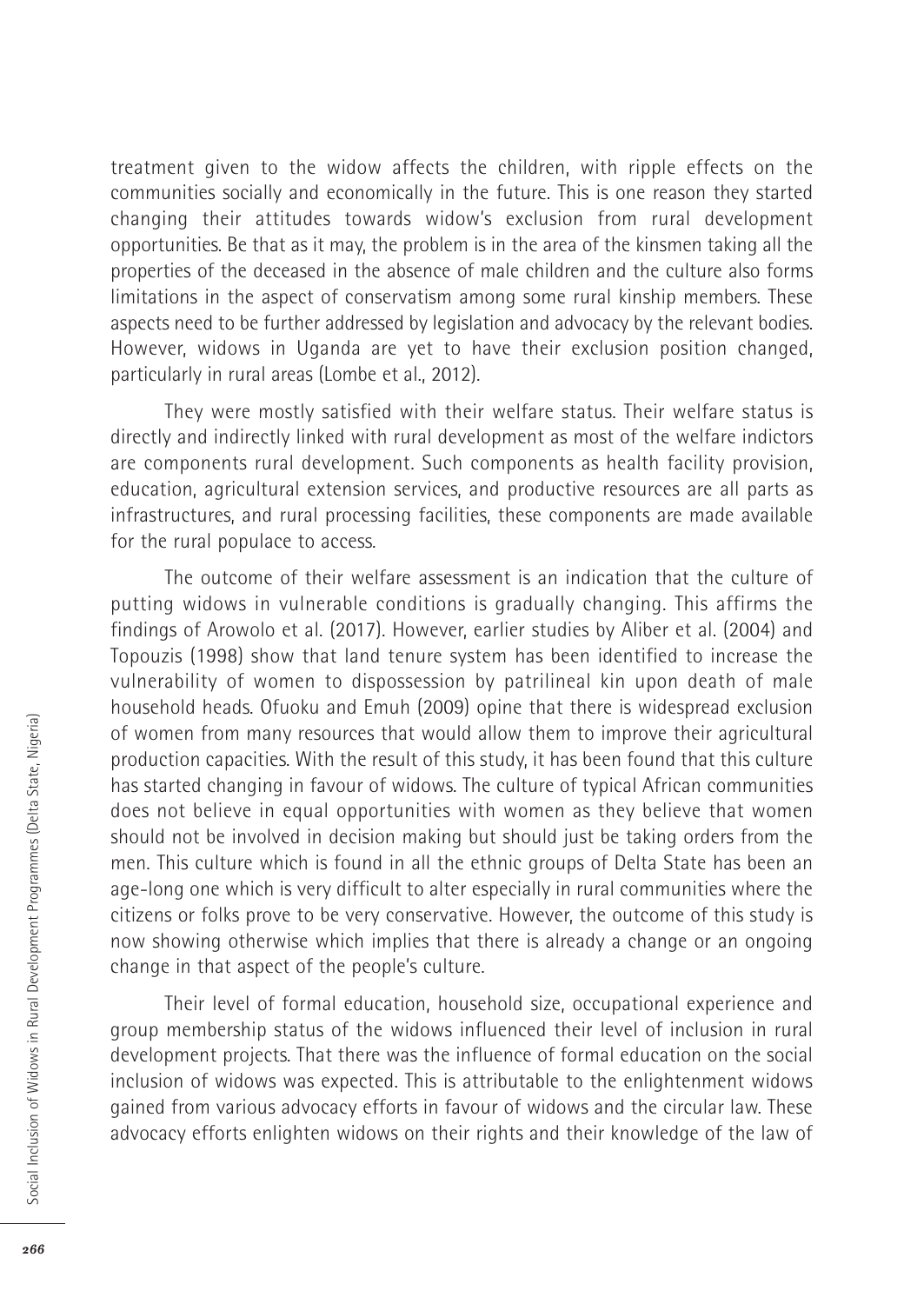the state enables them to legally fight for their rights. Nnodim et al. (2012) imply that most widows do not know their rights, thus they are denied access to productive resources in their various communities. As a consequence of the level of formal education, women and widows have developed the courage to fight for and protect their rights to productive resources. George (2013) suggests that women and widows have and are gradually developing the motivation and courage to defend their right to land and other productive resources and opportunities in the bid to pull out of poverty status. Margret (2018) opine that pursuit of education and enlightenment on the part of widows will eventually lead to their knowledge on their rights and hence aid them to fight for and protect their rights to resources and opportunities.

The influence of their household sizes on their inclusion in rural development activities is not unconnected with a push developed as a result of the enormous survival weight to their households on them. In the presence of a large household to cater for, widows tend to get propelled to fight for the opportunities and rights that present themselves before them. The motivation to do this is intrinsically developed as a result of their circumstances of deprivation or exclusion. Kimani (2012) found that women, especially widows have taken the circular law protecting their rights seriously and are taking advantage of it to protect their rights to resources and opportunities in many African nations. This surge of rights knowledge is prompted by the enlightenment campaigns and advocacy by various governmental and nongovernmental organizations and their vulnerable context.

Widows with higher levels of experience have the tendency of being included in development activities of their rural communities. The experiences of the widows, when needed in various components of rural development, make the community leaders and the intervention agencies to include them in the process and opportunities there in, in rural development. This is done in the effort to get things right and to avoid failure of such rural development programme.

The influence of their group membership on their inclusion in rural development programmes is attributable to the benefits of subscribing to the membership of such groups. Ofuoku and Urang (2012) and Ofuoku (2017) found that people subscribe to functional groups in order to access the opportunities that are available there in and in the communities, that are presented by government and nongovernmental organisations. Functional groups are groupings of people who come together to harness their resources together with the objectives of self-help. Through these groups' members are able to access various opportunities that come to their communities that are meant for their empowerment, as a facet of rural development.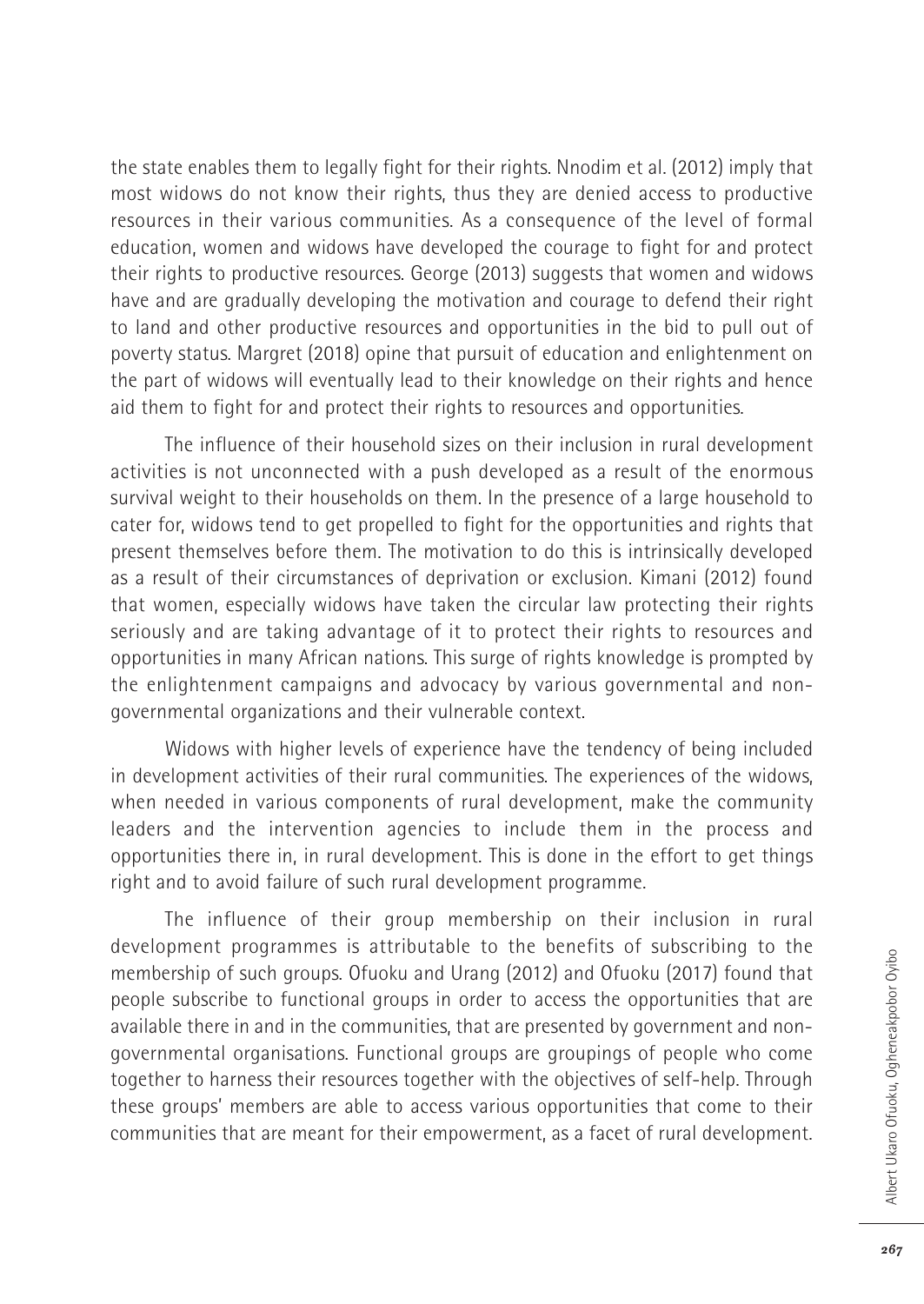The opportunities that these groups benefit from are rural development based meant to alleviate poverty among the rural populace.

The level of social inclusion of widows in rural development programmes significantly contributed to their welfare. This is so because, as they participate in the rural development activities, they share of the benefits. Zwame (2012) conceptualized rural development as giving enablement to rural populace to place the control of their destiny in their hands, and by that successfully reduce rural poverty by optimally using and managing their natural resources. Inclusion of windows in rural communities holistically in rural development activities give them the enablement to maximally use and manage the natural resources they have access to, thereby reducing their poverty which translates into enhanced welfare and hence, good standard of living.

## 6. Conclusion

The widows were highly included in rural development programmes and their social inclusion enhanced their welfare status. The culture of deprivation of widows is almost giving way to that of empowerment of this set of women in the study area. This is not unconnected with the fact that people are improving in their level of awareness as a result of the advocacy and legislative efforts of governmental and non-governmental organizations, including civil society organizations in Nigeria. The outcome of this study is an index of the success of the various bodies concerned with alleviation of the situation of this set of vulnerable people. The culture of exclusion of widows has been obliterated in various rural communities in the study area. The inclusion status of widows has changed. The change in their inclusion status in rural development programmes and their enhanced livelihood is rooted in widowhood cultural change. This confirms the benefits of cultural dynamism. A study on the nexus between widowhood cultural change and their inclusion in rural development needs to be undertaken to further this study.

Three main recommendations emerge from the results. First, as widows are among women who form the hub rural development in Delta State (Nigeria), their social inclusion should be increasingly encouraged. This will promote sustained rural development and enhance further, the welfare of widows and lift them out of vulnerable class of persons. Second, families and communities that have not changed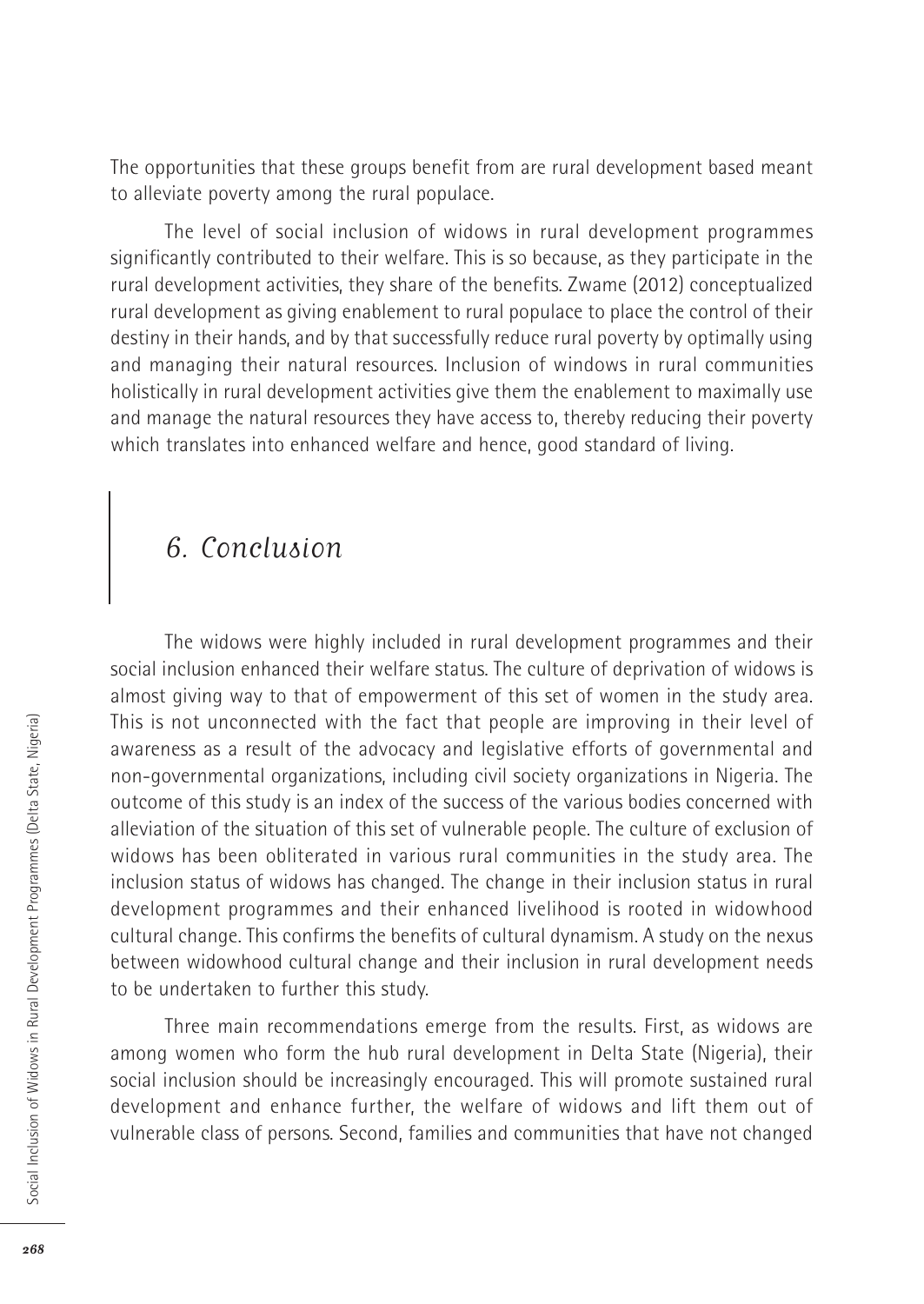their culture of depriving widows of resources and opportunities should be identified and encouraged to change such culture. This will increase the level of inclusion of widows and promote further sustained rural development. Finally, more widows need to be given opportunities of inclusion in rural development activities.

## 7. Recommendation for further studies

Due to the importance of this problem, similar studies should be conducted in some other states in Nigeria for the purpose of generalization and comparing of findings, as this should form a guide for development policy makers in the future. It is also recommended that studies be executed in other parts of Nigeria and other African countries to pry into cultural changes in widowhood practices in rural areas.

However, some challenges were experienced in this study as administration of questionnaire/interview schedule had some shortcomings of acceptance to participate in the study by respondents as well as precision retrieval of questionnaire. Future studies on this set of population should therefore, apply focus group discussion (FGD) during administration of data collection instrument and collection of data.

## 8. References

- Ahonsi, B. A (1997). Social, Culture and the status of widows in Contemporary Nigeria: A Gender analysis. In B. Owasonye, and B. Ahonsi (eds.), *Widowhood in Nigeria: Issues, Problems and Prospects* (pp. 22-32). OVC Nigeria Ltd.
- Aliber, M., Walker, C., Machera, M., Kamau, P., Omondi, C., and Kanyinga, K. (2004). *The impact of HIV/AIDs on land rights: a case study from Kenya*. Human Sciences Research Council of South Africa.
- Alkire, S. (2002). *Valuing Freedom: Sen's Capability Approach and Poverty Reduction.* Oxford University Press.
- Amath, N. (2015). Australian muslim civil society organisations: Pathways to social inclusion. *Journal of Social Inclusion*, *6*(1), 6-34.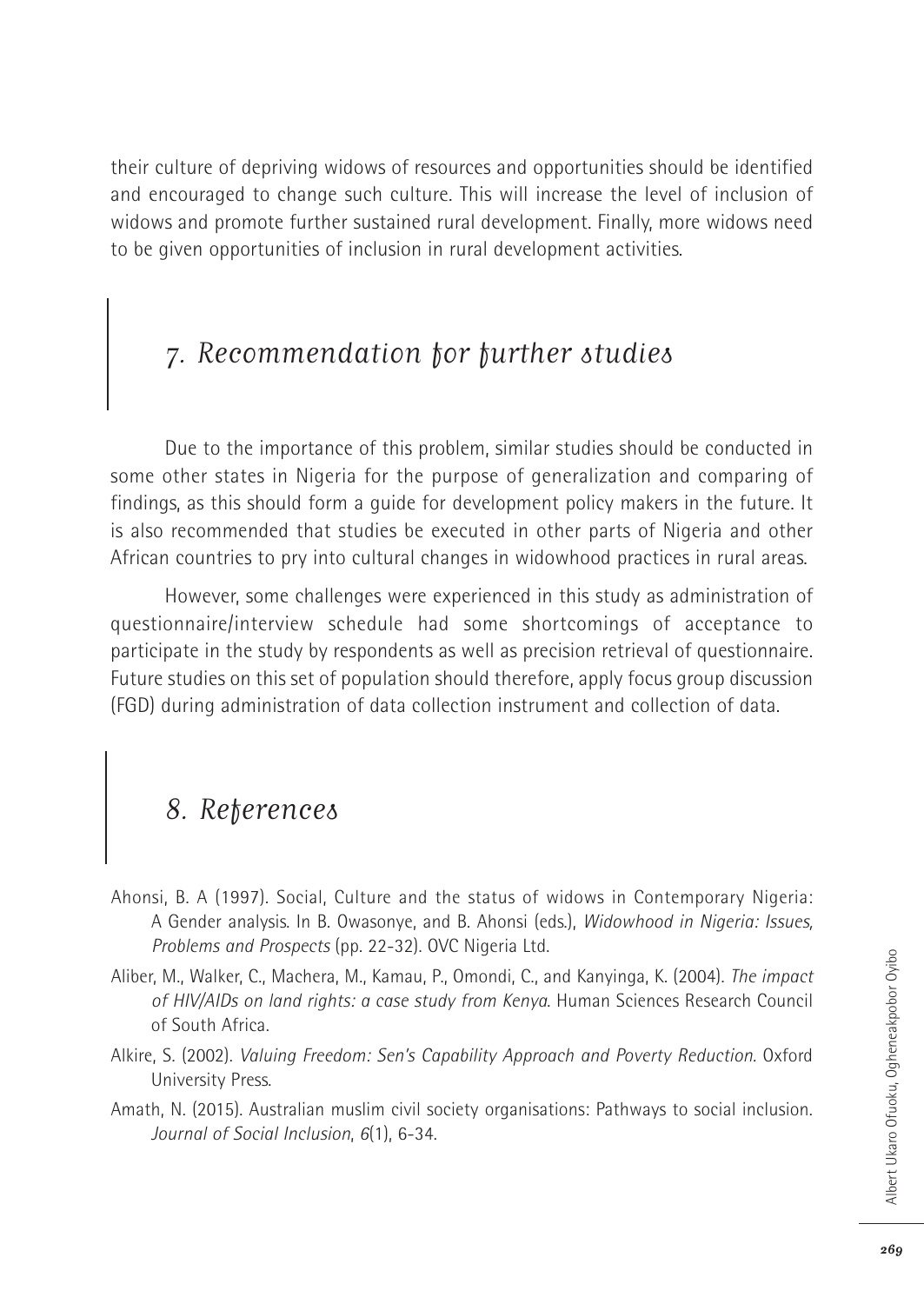- Anderson, J. (2013). Autonomy and Vulnerability Entwined. *Vulnerability*. In C. Mackenzie, W. Rogers, and Dodds, S. (eds.), *Vulnerability: New Essays in Ethics and Feminist Philosophy* (pp. 134-161). Oxford University Press.
- Arowolo, O. O., Ogurobibi, A. A., Apantaku, S. O., and Adeogum S.O. (2017). Perception of farm succession planning by poultry farmers in South West, Nigeria. *Journal of Agricultural Extension*, *21*(1), 83-98.
- Beall, J. (2002). *Globalization and Social Inclusion in Cities: Farming the Debate with lessons from Africa and Asia*. Working Paper Series 02-27. Development Studies Institute, London School of Economics and Political Science.
- Bulger, M. (2018). *Toward a theory of social inclusion: the design and practice of social inclusion in mixed-income communities*. Published PhD thesis in the Department of Organizational Behavior, Case Western Reserve University, Ohio, USA. Retrieved from:https://etd.ohiolink.edu/!etd.send\_file?accession=case1531151650737104&dispositi on=inline. (12/07/2019).
- Butler, J. (2004). *Precarious life: The powers of mourning and violence*. Verso.
- Chandy, P. (2013). *The Role of Women in Agriculture*. World Farmers' Organization (WFO). FAO. Retrieved from: http:www.ica.coop/en/event-60. (12/07/2019).
- Charity Commission (2001). *The promotion of social inclusion*. Retrieved from: http://www.charitycommission.gov.uk
- Chen, M. A. (2000). *Perpetual mourning: Widowhood in Rural India.* Oxford University Press.
- Debenham, L. (2018). *Social inclusion and learning disabilities*. Retrieved from: http://www.aboutlearningdisabilities.co.uk/social-inclusion-learning-disabilities.html. (12/07/2019).
- Deng, L. A. (1995). *Poverty reduction: lessons and experiences from Sub-Saharan Africa*. Environment and Social Policy Working Paper Series.
- Edewor, P. A., and George, T. O. (2012). Widows' population and the challenges of widowhood rites: the case of the Awori of South west, Nigeria. *Journal of the Population Association of Nigeria*, *4*(2), 343-365. Retrieved from: http://eprints.covenantuniversity.edu.ng/4631/1/Dr.%20Tayo%20G%207.pdf (12/07/2019).
- Ekpo, A. H., and Olaniyi, O. (1995). Analysis of the impact of the Directorate for Food, Roads and Rural Infrastructure (DFRRI) 1986-93. In: A. H. Ekpo (ed.), *Rural development In Nigeria: Concepts, Processes and Prospects* (pp. 15-33). Autocentury Publishers.
- Fineman, M. (2008). The vulnerable subject: Anchoring equality in the human condition. *Yale Journal of Law & Feminism*, *20*(1), 8-40.
- Fineman, M. (2010). Vulnerable subject and the responsive state. The Emory Law Journal, (60), 251-293.
- George, A. G. (2013). Widowhood and Nigerian Womanhood: Another Context of Gendered poverty in Nigeria. *Research on Humanities and Social Sciences*, *3*(7), 68-75.
- Gotschi, E., Njoku, O., and Delve, R. (2008). Gender Equity and Social Capital in small-holder farmers' groups in Central Mozambique. *Development in Practice*, *18*(4), 650-657.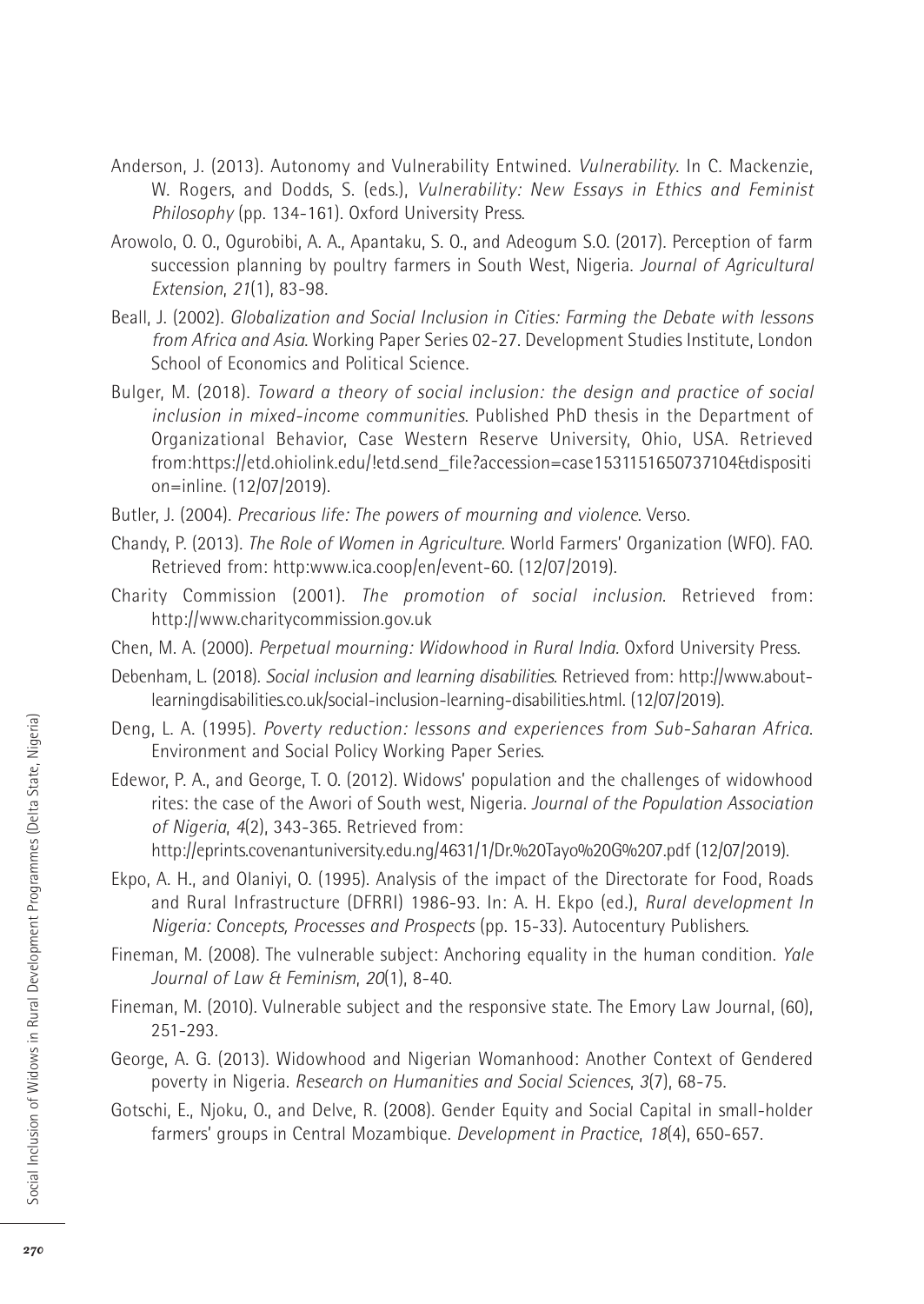- Hansen, B. G., and Jervell, A. N. (2014). Change Management in Dairy Farming. *International Journal of Sociology of Agriculture and Food*, *22*(1), 23-40.
- Holden, K. C., and Kuo, H. D. (1996). Complex Marital Histories and Economic Wellbeing: The Continuing Legacy of Divorce of Widowhood ad the HRS Cohort Approaches Retirement. *The Gerontogist*, (36), 3838-3890.
- Ibrahim, S., and Alkire, S. (2007). Agency and empowerment: A proposal for internationally comparable indicators. *Oxford Development Studies*, *35*(4), 379-403.
- Inedu, S. A. (2016). Rural development policies in Nigeria: The way forward. *Capital Journal of Education Studies (CAJES)*, *4*(1), 1-19.
- Kelly, P., and Adger, W. (2000). Theory and practice in assessing vulnerability to climate change and facilitating adaptation. *Climatic Change*, *47*(4), 325-352.
- Kimani, M. (2012). Women's struggle to secure land rights. African Renewal (Special Edition on Women).
- Kittay, E. (2013). *Love's Labor: Essays on women, equality and dependency*. Routledge.
- Krishna, R., and Kummitha, R. (2017). *Social entrepreneurship and social inclusion: processes, practices and prospects*. Macmillan Publishers.
- Li, C. (2004). *Widowhood: Consequences on income for senior women*. Retrieved from: http://www.statcan.ca/englis/research. (12/07/2019).
- Lombe, M., Newransky, C., Kayser, K., and Raj, P. M. (2012). Exploring barriers to inclusion of widowed and abandoned women through microcredit selfhelp groups: The case of rural South India. *Journal of Sociology and Social Welfare*, *39*(2), 143-162.
- Mackenzie, C. (2013). The Importance of Relational Autonomy and Capabilities for an Ethics of Vulnerability. In: C. Mackenzie, W. Rogers, and S. Dodds (eds.), *Vulnerability: New Essays in Ethics and Feminist Philosophy*, (pp. 33-59). Oxford University Press.
- Mackenzie, C., Rogers, W., and Dodds, S. (2013) Introduction. In: C. Mackenzie, W. Rogers, and S. Dodds (eds.), *Vulnerability: New Essays in Ethics and Feminist Philosophy*, (pp. 11-32). Oxford University Press.
- Maddala, G. S. (1983). Limited-Dependent and Qualitative Variables in Econometrics. *Econometric Society Monographs*, 3. Cambridge University Press.
- Malhotra, A., and Schuler, S. R. (2005). Women s Empowerment as a Variable in International Development. In: D. Narayan (ed.), *Measuring Empowerment: Cross disciplinary Perspectives*, (pp. 71-88). The World Bank.
- Margret, B. (2018). *Izon Women Inheritance: The way forward*. 1st Annual Symposium of Izon Ladies Association.
- Misztal, B. (2011). *The Challenges of Vulnerability: In Search of Strategies for a Less Vulnerable Social life*. Palgrave Macmillan.
- Nnodim, A. U. (2012). *Impact of Widowhood on the Livelihood of Rural Women in Rivers State*. Nigeria Ph.D dissertation Department of Rural Sociology and extension, Michael Okpara University of Agriculture, Umudike.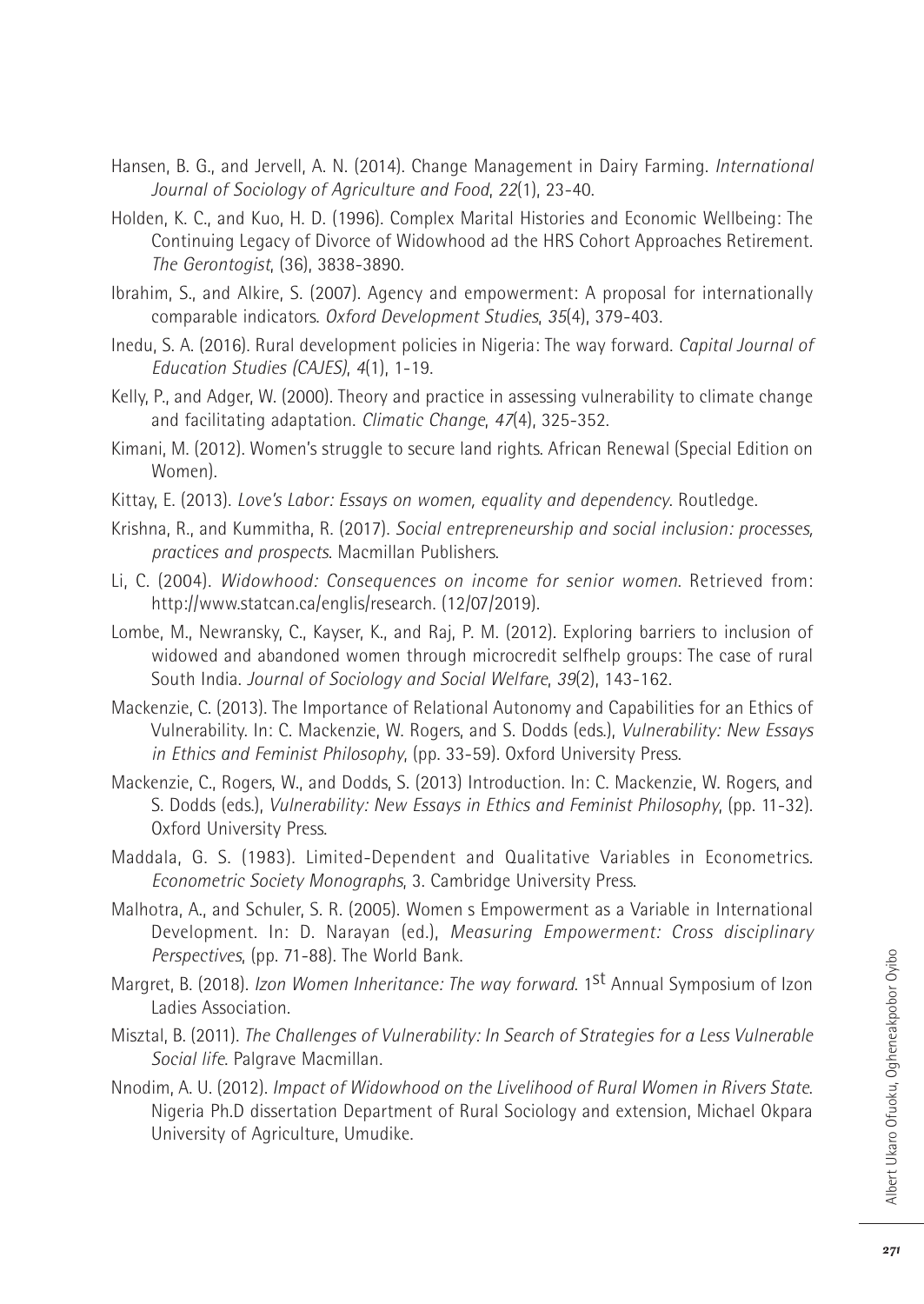- Nnodim, A. U., Albert, C. O., and Isife, B. I. (2012). Effect of Widowhood on the income generation and wellbeing of rural women in Rivers States, Nigeria. *Developing Country Studies*, *2*(1), 135-143.
- Nussbaum, M. (2000). Women's Capabilities and Social Justice. *Journal of Human Development*, *1*(3), 219-247.
- Nwachukwu, I. N., and Ezeh, C. I. (2007). Impact of selected rural development programmes on poverty alleviation in Ikwuano LGA, Abia State, Nigeria. *African Journal of Food, Agriculture, Nutrition and Development*, *7*(5), 1-17.
- Ofuoku, A. U., and Emuh, F. N. (2009). African rural women in agricultural and rural development: Challenges and opportunities: In: J. U. Agbamu (ed.), *Perspectives in Agricultural Extension and Rural Development*, (pp. 348-360). Springfield Publishers Ltd.
- Ofuoku, A. U., and Urang, E. (2012). Effect of Cohesion on Loan Repayment in Farmers' Cooperative Societies in Delta State, Nigeria. *Agricultura-Agriculture, Science and Practice Journal*, *3-4*(83-84), 131-139.
- Ofuoku, A. U. (2004). *Analysis of the Performance of Community Development Committees in Delta Central Senatorial District, Delta State, Nigeria*. M.Sc Dissertation, Rivers State University of Science and Technology, Nigeria.
- Ofuoku, A. U. (2017). Social inclusion of women and agricultural activities in rural communities of Delta North Agricultural Zone of Delta State, Nigeria. *International Journal of Agriculture and Rural Development*, *20*(2), 3280-3279.
- Ofuoku, A. U., and Ekorhi-Robinson, I. O. (2018). Social inclusion of landless farmers in extension services in Delta State, Nigeria: Implications for agricultural development. *Open Agriculture*, (3), 226-235.
- Ogidefa, I. (2010). *Rural development in Nigeria: concept, approaches, challenges and prospect*. Retrieved from: http://socyberty.com/issues/rural-development-in-nigeriaconcept-approacheschallenges-and-prospcct/. (12/07/2019).
- Oladele, I. (2005). A Tobit analysis of propensity to discontinue adoption of agricultural technology among farmers in south-western Nigeria. *Journal of Central European Agriculture*, *6*(3), 249- 254. Retrieved from: https://www.researchgate.net/publication/27201398\_A\_Tobit\_analysis\_of\_propensity\_to\_discontinue\_adoption\_of\_agricultural\_technology\_among\_farmers\_i n\_Southwestern\_Nigeria. (12/07/2019).
- Olanisebe, O. S. (2015). The plights of widows and widowhood in Nigeria: Reflections on 2 Kings 4:1-7. *Ilorin Journal of Religious Studies (IJOURELS)*, *5*(1), 1-16.
- Oloko, S. B. A. (1997). A panoramic view of widowhood in Nigeria. In: B. Owasanoye, and B. Ahoni (eds.), *Widowhood in Nigeria: Issues, Problems and Prospects*, (pp. 9-21). OVC Nigeria Ltd.
- Robeyns, I. (2003). Sen's capability approach and gender inequality: Selecting relevant capabilities. *Feminist Economics, 9*(2-3), 61-92.
- Shiloh, W. (2011). Dependency relations: Corporeal vulnerability and norms of personhood in Hobbes and Kittay. *Hypatia*, *26*(3), 554-574.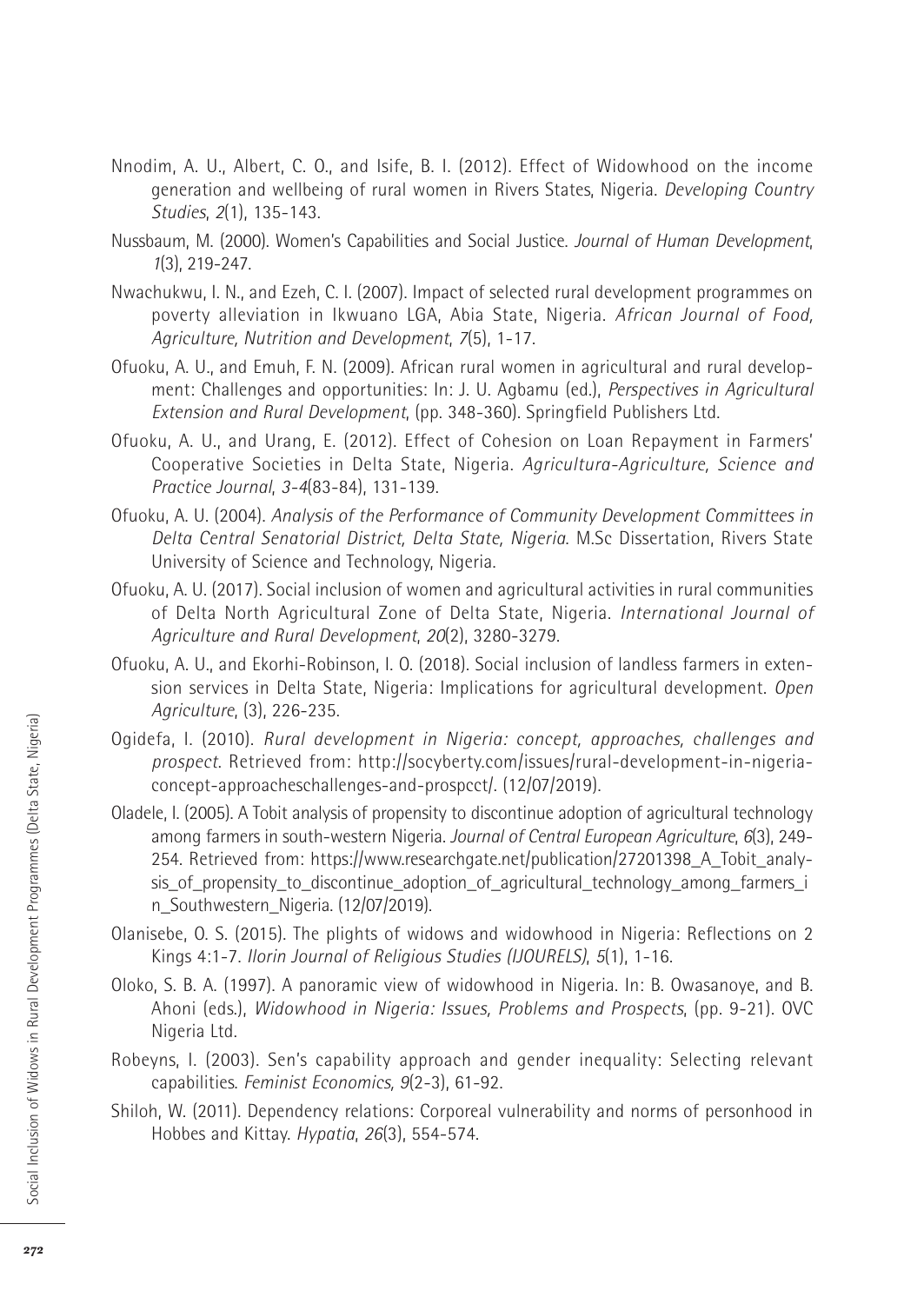- Silver, H. (2015). *The contexts of social inclusion. UN Department of Economic and Social Affairs (DESA)*. Working Paper, 144. Retrieved from: https://ssrn.com/abstract=2879940. (12/07/2019).
- Smyth, J. (2017). *Social Inclusion*. Oxford University Press. Retrieved from: https://oxfordre.com/education/view/10.1093/acrefore/9780190264093.001.0001/acrefore-9780190264093-e-129?print=pdf. (12/07/2019).
- Tobin, J. (1958). Estimation of relationships for limited dependent variables. *Econometrica*, *26*(1), 24-36. doi:10.2307/1907382
- Topouzis, D. (1998). *The Implications of HIV/AIDs for Rural Development Policy and Programming: Focus on Sub-Saharan Africa*. UNDP.
- World Bank (2000). *Voice of the poor, case study 9: Widows*. World Bank.
- World Public Opinion (2008). *Poll: Across the world many see discrimination against widows and divorced women*. Retrieved from: http://www.worldpublicopinion.org. (12/07/2019).
- Zwame, E. M. (2012). Does Extension have a role to play in rural development? *South African Journal of Agricultural Extension*, *40*(1), 21-23.